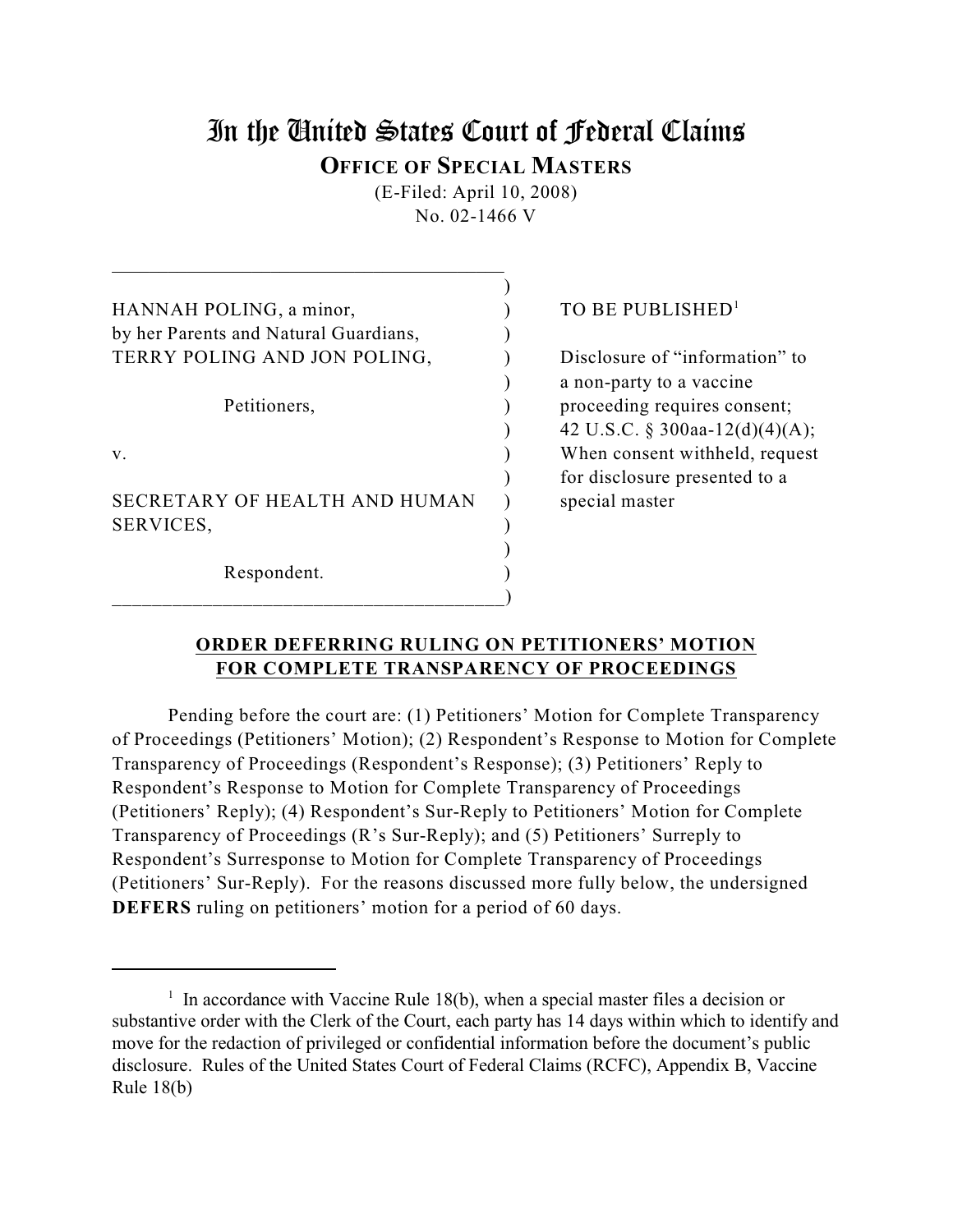#### I. Background

On October 25, 2002, petitioners Terry and Jon Poling, the parents and natural guardians of Hannah Poling, filed a short-form autism petition pursuant to the National Vaccine Injury Compensation Program<sup>2</sup> (the Act or the Program), 42 U.S.C. § 300aa-10 et seq. As permitted by Order dated July 8, 2002, petitioners electing to participate in the Omnibus Autism Proceeding (OAP) were permitted to file a short form "opt-in" petition.<sup>3</sup> See OAP Order of 7/8/02 at 4. Each short form petition consisted of the name of the injured child, the names of the injured child's parents or legal representatives, and an election to opt into the OAP proceeding. Id. at 1. The petition did "not contain a detailed account of the relevant vaccinations and the vaccinee's disorder." Id. Nor were the vaccinee's medical records required to accompany the petition. Id. By filing a short form petition, petitioners in this case elected to opt-in to the OAP.<sup>4</sup>

 In September 2007, the court received for filing a compact disc containing petitioners' medical records. On September 17, 2007, a committee of petitioners' counsel in the OAP, known as the Petitioners' Steering Committee, designated this case (with petitioners' permission) as a potential test case to be heard on the second theory of general causation in the OAP. The second theory advanced by the Petitioners' Steering

<sup>4</sup> The adopted procedure for addressing the claims in the OAP involves the conduct of a two phase proceeding. The first phase of the proceeding inquires into the general causation question of whether certain vaccinations can cause autism and, if so, under what circumstances. Three general causation theories advanced by petitioners are being evaluated in nine test cases. The conclusions reached in these test cases will inform the second phase of the OAP proceeding. The second phase of the proceeding involves applying the information acquired during the first phase of the proceeding to decide the specific causation question of whether the received vaccinations caused the autistic condition alleged in an individual case. At the request of petitioners' counsel, through a designated Petitioners' Steering Committee (PSC), petitioners were afforded a generous period of time to conduct discovery that would inform their theories concerning causation. After an extended discovery period, hearings were conducted in three test cases on the first general causation theory in the OAP. The hearings were held in May 2007, October 2007, and November 2007, respectively.

 $\frac{1}{2}$  Hereinafter, for ease of reference, all "section" references to the Vaccine Injury Compensation Act will be to the pertinent subsection of 42 U.S.C. § 300aa (2006 ed.).

 $3$  The Omnibus Autism Proceeding (OAP) is a coordinated proceeding before the Office of Special Masters structured to facilitate the handling of nearly 5000 vaccine petitions involving claims that children who have received certain vaccinations have developed autism.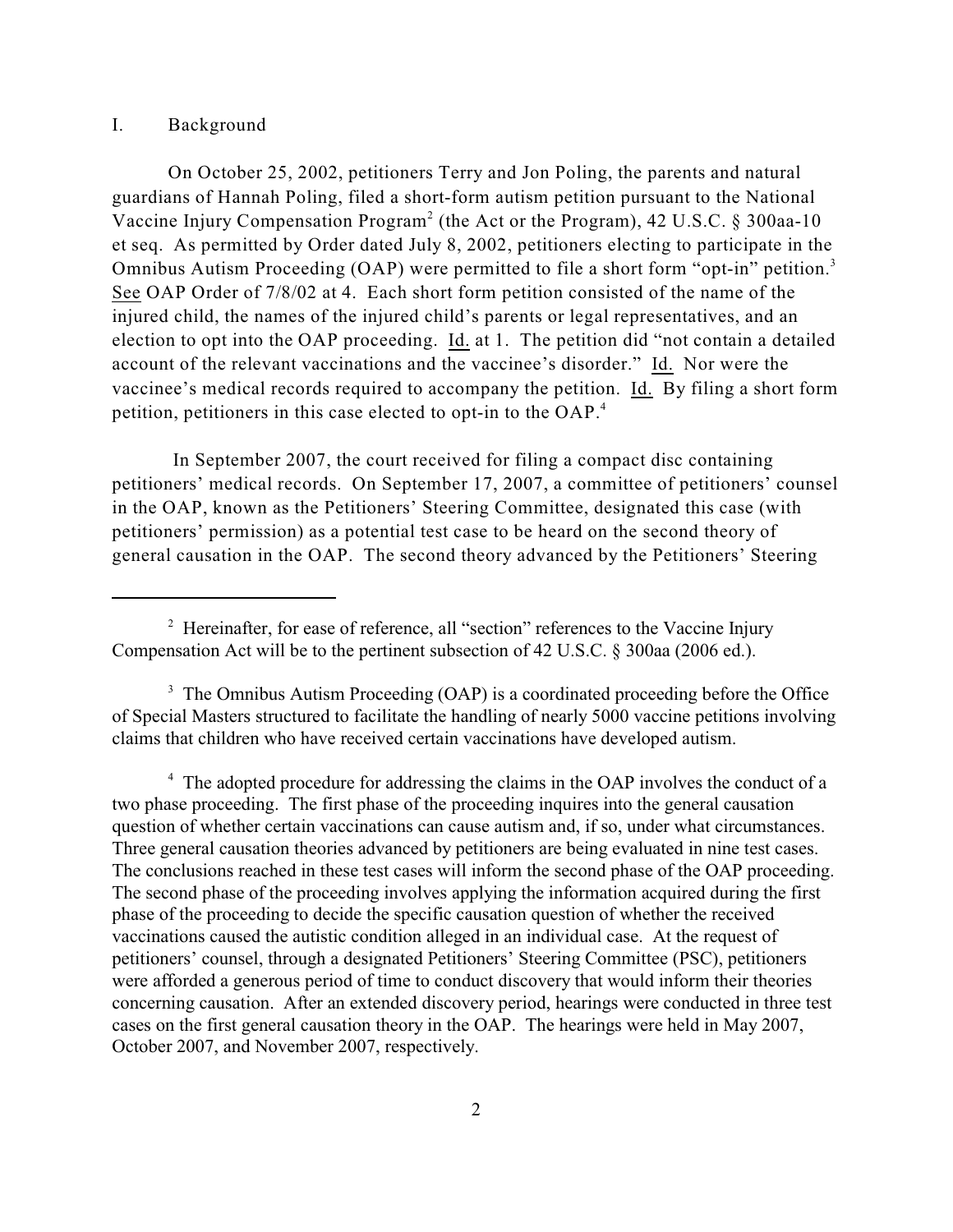Committee in the OAP is whether thimerosal-containing vaccinations can cause autism. Coordinated trials to hear testimony in the designated three test cases on the second theory of general causation are scheduled for the last three weeks in May 2008.<sup>5</sup>

On November 9, 2007, respondent filed a Rule 4 Report conceding that petitioner should be awarded compensation in accordance with 42 U.S.C.  $\S 300$ aa-11(c)(1)(C)(ii). Respondent stated that, based on a review of the petition, medical records and affidavits, the "facts of this case meet the statutory criteria for demonstrating that the vaccination Hannah received on July 19, 2000, significantly aggravated an underlying mitochondrial disorder, which predisposed her to deficits in cellular energy metabolism and manifested as a regressive encephalopathy with features of autism spectrum disorder." Rule 4 Report at 7. Respondent further stated in the Rule 4 Report that the onset of Hannah's complex partial seizure disorder, nearly six years after her July 19, 2000 vaccinations, was not related to her vaccinations. Rule 4 Report at 7.

The filing of respondent's Rule 4 Report prompted the Petitioners' Steering Committee to search for another potential test case for the second theory of general causation to be heard in May 2008. See Petitioners' Motion, Attachment 1 (Order of November 19, 2007 modifying the schedule for the designation by the Petitioners' Steering Committee of the third test case for the second theory of causation in the OAP). As explained in the e-mail attached to the issued November 19, 2007 Order modifying the schedule for the designation of an additional test case for the second general causation theory in the OAP, the Petitioners' Steering Committee stated that respondent's "concession places the case in [a] procedural posture that makes it inappropriate as a test case for hearing in May 2008." Id.

The undersigned conducted a status conference with the parties to address the filed Rule 4 Report. During the status conference, petitioners stated that they intended to file an expert report from Andrew Zimmerman, M.D., Hannah's treating neurologist, in support of their claim that Hannah's complex partial seizure disorder was a sequela of her vaccine-related injury. The undersigned directed respondent to file a status report after reviewing Dr. Zimmerman's expert report that addressed respondent's position regarding petitioners' claim that Hannah's seizure disorder was vaccine-related. Petitioners filed the expert report from Dr. Zimmerman after the status conference.

On February 21, 2008, respondent filed a Supplemental Rule 4 Report addressing

 $\frac{1}{2}$ . The coordinated trials permit the witnesses, who will be testifying for the parties in each of the three test cases, to avoid lengthy, duplicative proceedings for the taking of the same general causation theory testimony.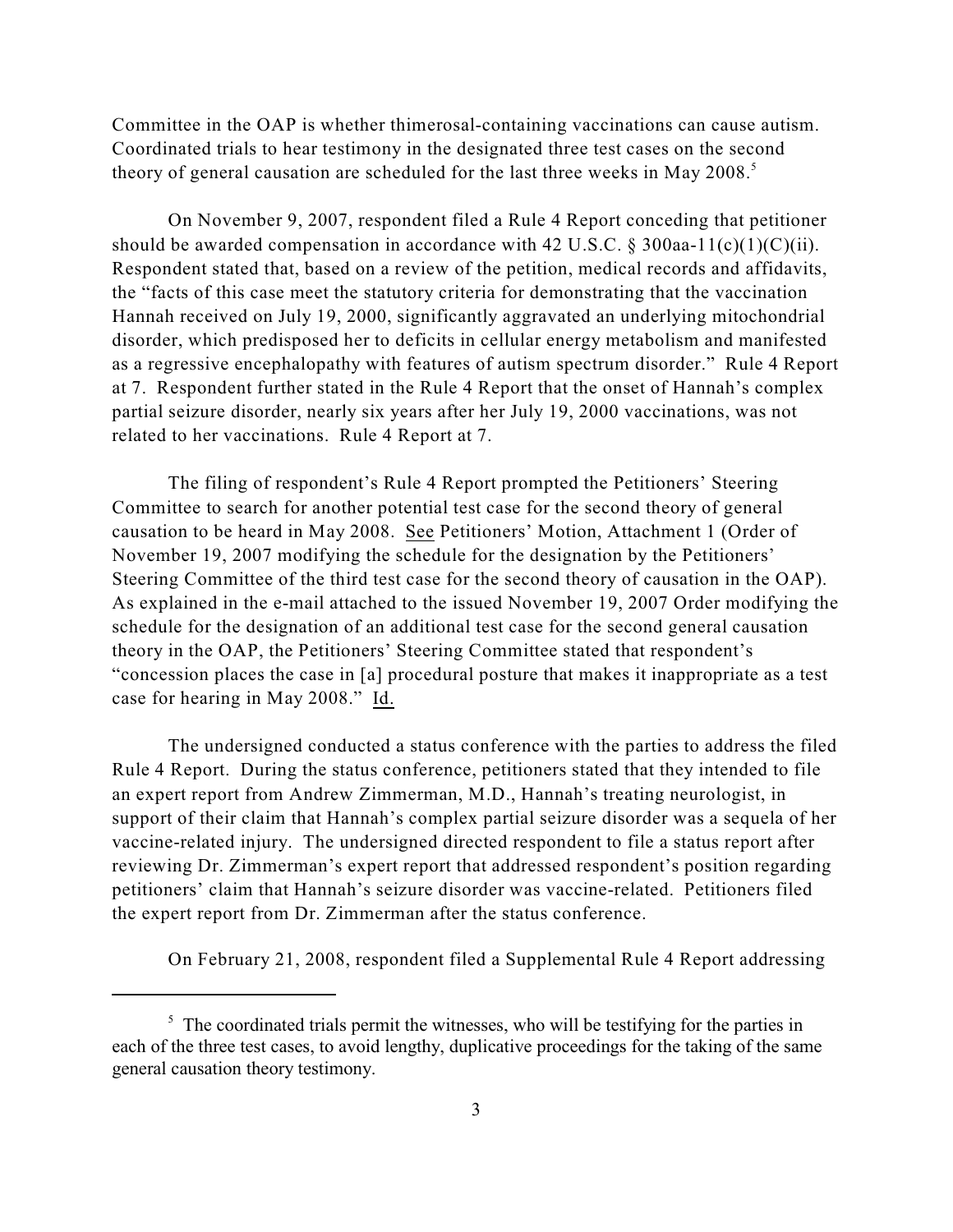respondent's review of Dr. Zimmerman's expert report. See Supplemental Rule 4 Report at 1-2. Respondent stated that "[h]aving reviewed this additional evidence, [medical personnel at the Division of Vaccine Injury Compensation, Department of Health and Human Services (DVIC)] now recommend<sup>[]</sup> compensation for Hannah's seizure disorder as sequela of her vaccine-injury in accordance with 42 U.S.C. § 300aa-11(c)(1)(C)(ii)." Id. at 2. Based on respondent's concession, a damages determination is now underway in this case. See Order of March 6, 2008 (addressing plan to schedule "the filing of the parties' respective life care plans, or if possible, a joint life care plan"); see also Order of March 12, 2008 (establishing filing deadline for status report regarding damages determination).

After the filing of the Supplemental Rule 4 Report, petitioners' counsel informally contacted the chambers of the undersigned requesting "permission [for all parties] to discuss the details involved in the case of Hannah Poling v. Dept. of Sec'y of Health and Human Svcs., 02-1466V." See Order of February 28, 2008 at 1. As expressed in the court's Order, the undersigned subsequently learned that respondent's Rule 4 Report had become publicly available in an electronic format other than the format of the Public Access to Court Electronic Records (PACER) System, the court's official electronic medium. Id. Quoting section  $12(d)(4)(A)$  of the Vaccine Act,<sup>6</sup> the undersigned stated that disclosure of the Rule 4 Report was proscribed by statute unless express written consent was obtained first. Id. at 2.

Subsequently, on March 4, 2008, petitioners filed a motion styled as "Petitioner's Motion for Complete Transparency of Proceedings."<sup>7</sup> See Petitioners' Motion at 1. As stated in the motion, petitioners "request[] an Order permitting the parties, or their

<sup>6</sup> Section  $12(d)(4)(A)$  of the Vaccine Act provides, in pertinent part, that:

[i]nformation submitted to a special master or the court in a proceeding on a petition may not be disclosed to a person who is not a party to the proceeding without the express written consent of the person who submitted the information.

42 U.S.C. § 300aa-12(d)(4)(A).

 $\alpha$  Although the motion refers to Hannah Poling as the petitioner, this vaccine claim is prosecuted by Hannah's parents because Hannah is a minor and is deemed legally incapable of prosecuting an action on her own. See Petitioners' Motion at 1; but see 42 U.S.C. 300aa-11(b)(1)(A) (requiring the legal representative of a minor, who is alleged to have sustained a vaccine-related injury, to file the petition for compensation under the Vaccine Program). Accordingly, as is correctly reflected in the case caption, the undersigned refers to the Polings as the petitioners.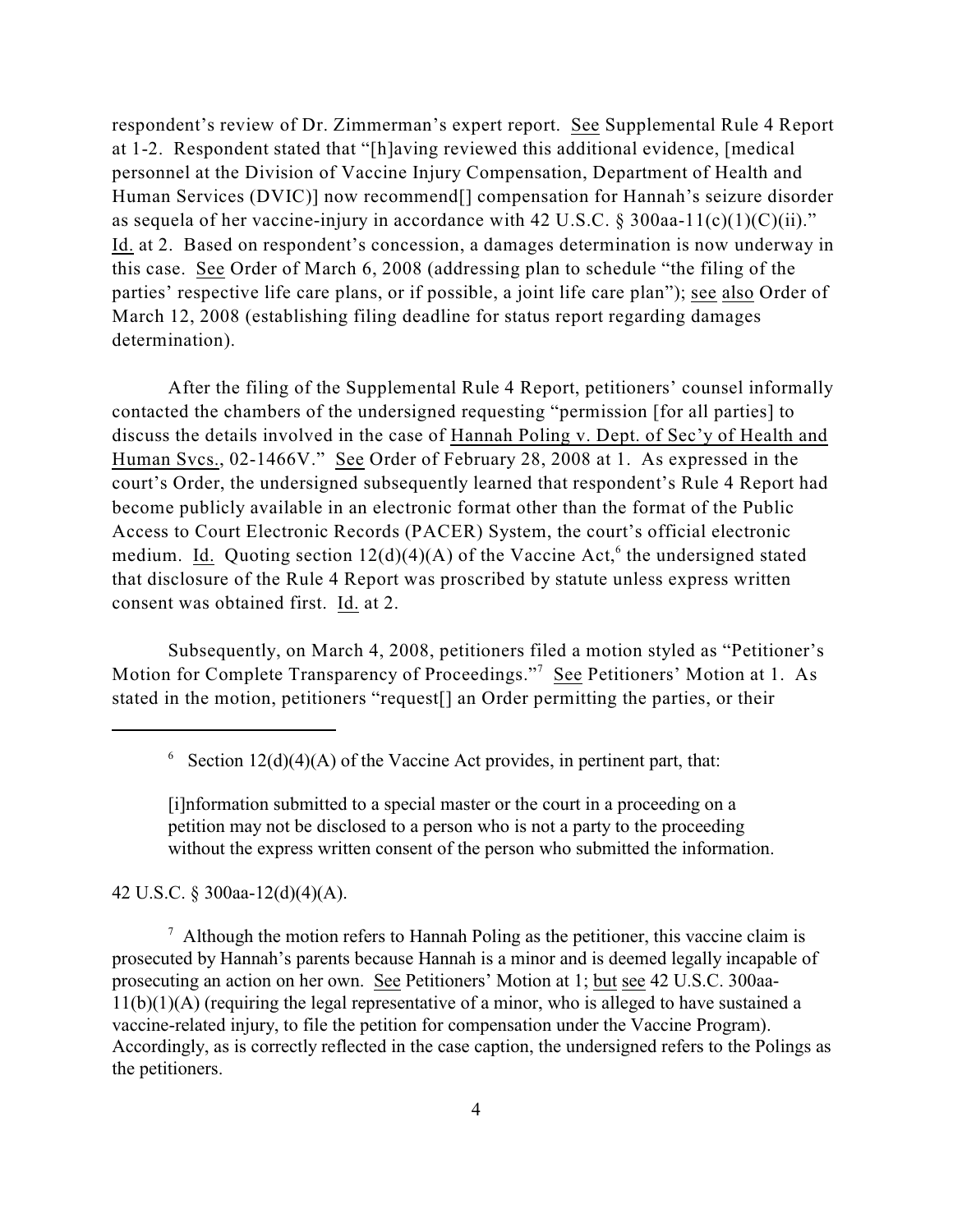representatives, to freely discuss with any person each and every aspect of this case, including the details of the Respondent's concession that Hannah is entitled to compensation for her vaccine-related injuries, including her autism." Id. at 4-5. Petitioners "believe[] the public has a right to know the details of her case and the extent of the Respondent's concession." Id. at 3.

As an attachment to their motion, petitioners have submitted a written "Authorization" that "express[ly] waive[s] [their]  $\S 12(d)[(4)](A)$  rights to confidentiality of the materials submitted in [Hannah's] case (with the exception that the medical records can be discussed but not be made public)." Petitioners' Motion, Authorization at 1. The authorization, however, "is contingent upon the respondent waiving its rights as well or upon the granting of [petitioners'] motion for complete transparency." Id.

In their motion, petitioners assert that section  $12(d)(4)(A)$  of the Vaccine Act "clear[ly] . . . prohibits Special Masters from disclosing evidence submitted in a case without the written permission of a party who submitted the evidence." Petitioners' Motion at 3 (citing 42 U.S.C. § 300aa-12(d)(4)(A)). But, petitioners argue, "[a] 'Respondent's report' that concedes entitlement to compensation is clearly not "information submitted to a special master as evidence in a proceeding and is not protected by  $\S 12(d)[(4)](A)$ ." Id. at 3-4.

After failed efforts by the parties to moot petitioners' motion by reaching an agreement,<sup>8</sup> respondent filed his Response to Motion for Complete Transparency of

<sup>&</sup>lt;sup>8</sup> Respondent points out in the filed Sur-Reply to Petitioners' Motion for Complete Transparency of Proceedings (R's Sur-Reply) that while petitioners "did undertake initial steps necessary to permit discussion of their case before the Special Masters presiding in the Omnibus Autism Proceeding and before representatives of the Petitioners' Steering Committee[,] [i]n fact, it is respondent who first approached and asked for petitioners' consent to permit the Secretary of Health and Human Services to disclose medical information regarding this case in order for the Secretary to address inaccurate statements that were being made publicly concerning respondent's position in this case." R's Sur-Reply at 2. At petitioners' request, respondent drafted a consent document for petitioners to sign. Id. Having received no response from petitioners, respondent contacted petitioners' counsel to inquire about the proposed consent form and to "inquire whether press reports were true that petitioners were planning press conference for the following day." Id. Petitioners' counsel replied to respondent, and represented during a status conference in this case, that the reports of a planned press conference were not true. See id. Petitioners' counsel "stated, for the first time, that petitioners would only provide their consent to the disclosure of medical information if respondent consented to the public disclosure of the Rule 4(c) reports filed in this case." Id. Thereafter, "[p]etitioners filed the current Motion, (continued...)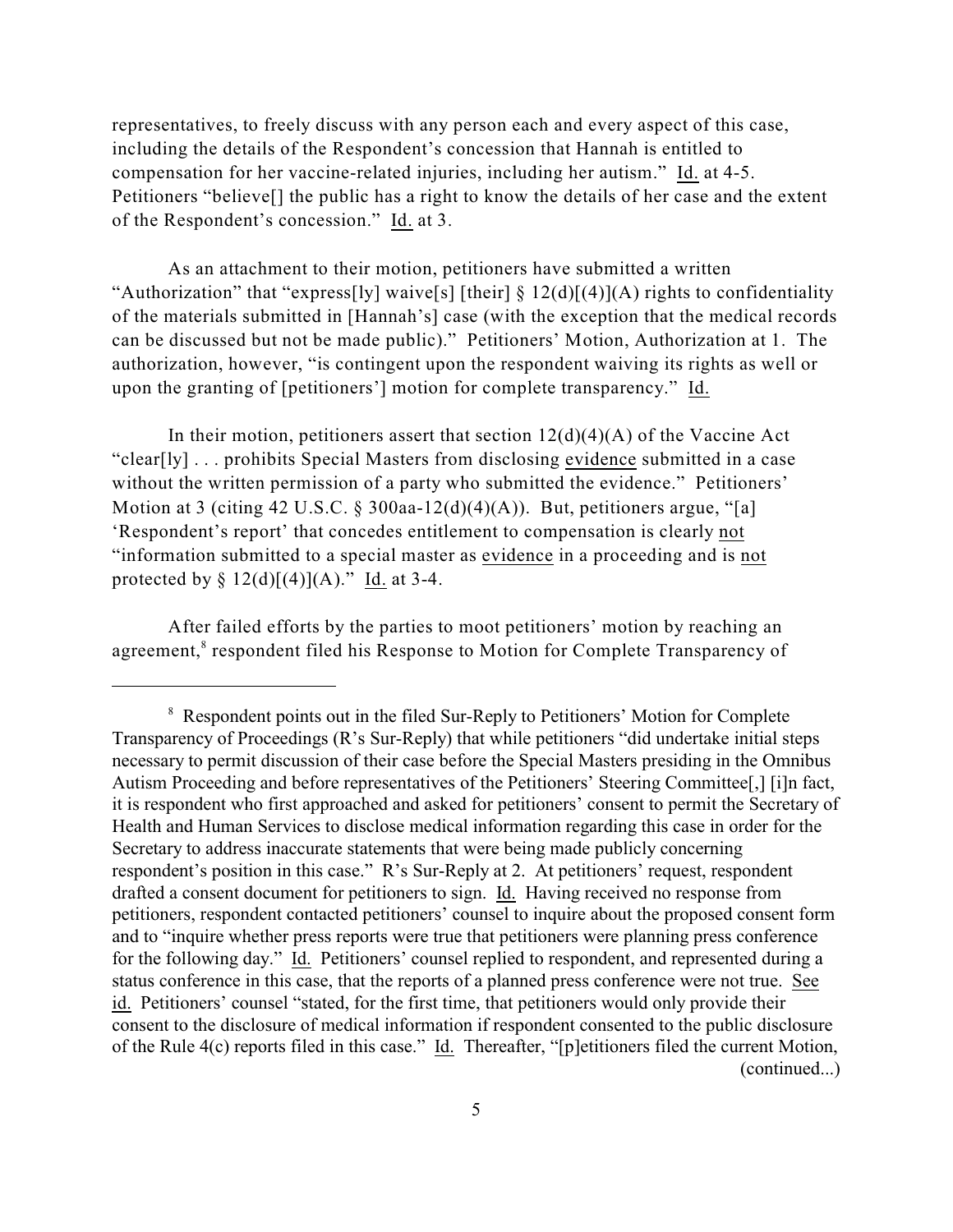Proceedings (R's Response). Construing petitioners' motion to pertain primarily to a discussion of the Rule 4 Report and the Supplemental Rule 4 Report, filed by respondent with the court on November 9, 2007, and February 21, 2008, respectively, respondent contends that petitioners lack a legal basis for their request. R's Response at 2. Respondent argues that, contrary to petitioners' representations, the term information is not limited narrowly to "evidence," but is a broader term. Id. at 3. Respondent points to other sections of the Vaccine Act and to the Vaccine Rules that include certain limitations on the disclosure to non-parties of filings with the court and on the disclosure to nonparties of particular information contained in a decision to be issued by the court. Id. at 3-5 (citing sections 300aa-12(d)(3)(B) and 300aa-12(d)(4)(B) of the Vaccine Act and Vaccine Rule 18).

Petitioners filed a Reply to Respondent's Response to Motion for Complete Transparency of Proceedings (Petitioners' Reply). Petitioners assert that under the Vaccine Act, an example of a circumstance in which "respondent submits information to the court that requires protection from public disclosure by petitioners" is when the government, as it has done during discovery process in the OAP, provides data under government control to which privacy protections are attached or provides information that contains data that is proprietary to vaccine manufacturers. See Petitioners' Reply at 3. Petitioners further assert that protecting the expert reports filed by respondent in the OAP test cases from "filling] on the internet for all to see"<sup>9</sup> (as petitioners' experts have done

 $\frac{8}{2}$ (...continued)

Respondent agreed to petitioner's request for mutual consent to public disclosure in this case with the understanding that such consent on the part of respondent was effective only as to disclosures occurring after respondent's representative signed the consent. Respondent's consent would not cover the disclosure of any information that occurred prior to the execution of the mutual consent form. Petitioners, however, refused to accept those terms . . . .

Id. at 4.

<sup>9</sup> Petitioners misstate in their argument that petitioners' expert reports from the OAP are "filed on the internet." Petitioners' Reply at 3. In general, filings with the Office of Special Masters (or the court) are not filed on the internet. Rather, access to filings with the Office of Special Masters is available only to parties, who have proper accounts, through the internet-based Public Access to Court Electronic Records (PACER) System. In the exceptional circumstances (continued...)

and two days later they held a press conference and appeared in nationally televised and print interviews discussing the case." Id. Respondent explains in the filed Sur-Reply: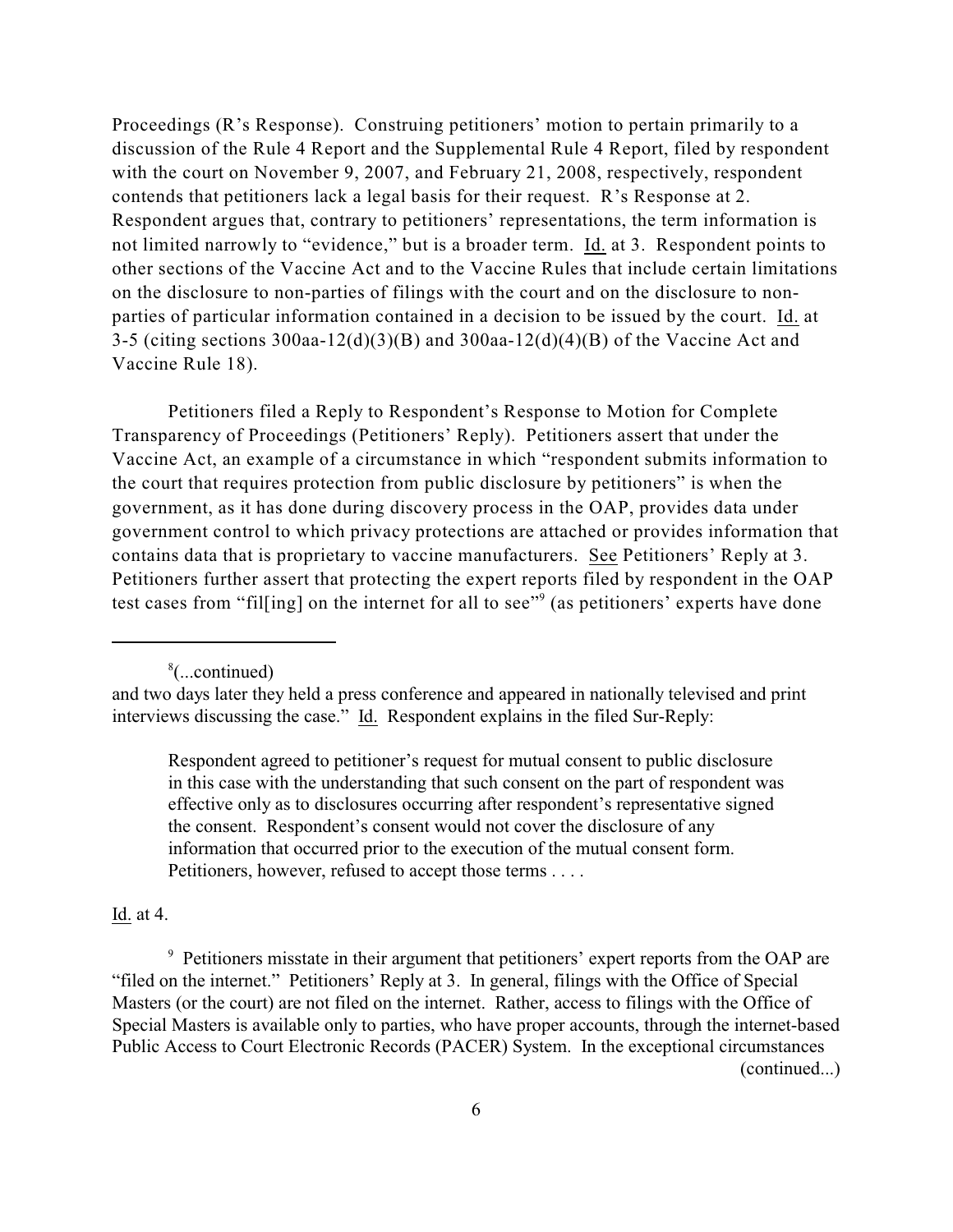with obtained waivers of privacy from petitioners) is an improper exercise of protection from disclosure because the expert reports are "based on exhibits filed by petitioners." See id. Petitioners reason that because "[a] rule 4 report summarizing records and indicating whether or not the respondent concedes or contests causation in a case can only be protected by the petitioners whose records are being described[,] . . . the disclosure of the rule 4 reports in this case are solely dependent on the will of the petitioners and that permission from respondent is not required." Id. at 4. Petitioners contend that "[t]here is nothing in these reports that is 'information' supplied by the respondent and . . . [i]f there were such 'information[,]' presumably the respondent would point that out." Petitioners' Sur-Reply at 1. Petitioners submit that respondent's failure to "offer[] a redacted Rule 4 Report demonstrat[es] . . . [that] there is no such 'information'" that requires protecting. Id.

Petitioners' motion is now ripe for a ruling.

## II. Discussion

Styled as a motion for complete transparency of proceedings, petitioners' motion specifically requests that the undersigned grant permission for the parties to discuss the details of this case now that petitioners have provided an express, written waiver of the protection against disclosure afforded to information submitted to a special master in section  $12(d)(4)(A)$  of the Vaccine Act. See Petitioners' Motion at 4-5. While petitioners' executed waiver permits a discussion of the medical records filed in this case, the waiver does not extend to the actual release of petitioners' medical records. Petitioners' Motion, Authorization at 1.

At first glance, petitioners' motion appears to request relief that the undersigned is without authority to grant. As respondent has correctly observed in his response, see R's Response at 1-2, the undersigned lacks any authority to direct parties in a case to conduct discussions with non-parties about the details of a case "without limitation."

The purpose of petitioners' motion, however, as clarified during status conferences held with the parties after the filing of the motion, is to obtain a ruling that respondent's two Rule 4 Reports filed in this case are not the type of "information" contemplated by

 $\degree$ (...continued)

presented by the OAP, most of the documents filed into the OAP have been posted on the court's website for informational purposes, after obtaining the consent of the party who submitted the information. Therefore, any posting of petitioners' expert reports in the OAP on the internet, with the obtained consent of petitioners, is a matter of personal election by the petitioners.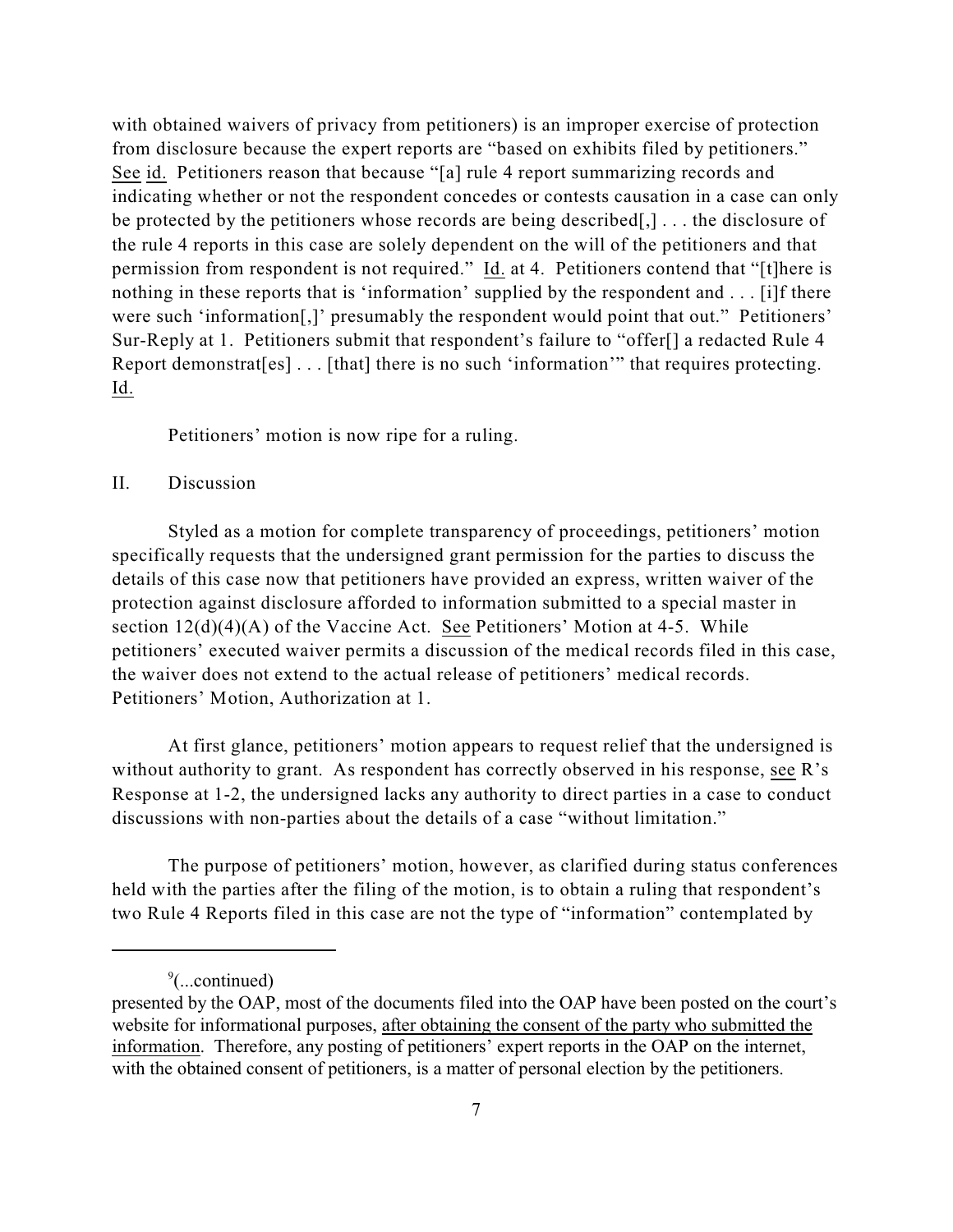section  $12(d)(4)(A)$  of the Vaccine Act and thus, permission from respondent is not required for petitioners to discuss those Rule 4 Reports publicly. Based on this understanding, the undersigned construes petitioners' motion as a request for the public release of the filed Rule 4 Reports, or alternatively, for permission to discuss the two Rule 4 Reports publicly.

## A. Statutory Analysis

Questions regarding statutory interpretation of the Vaccine Act are questions of law. Avera v. Sec'y of Health and Human Servs., 515 F.3d 1343, 1347 (Fed. Cir. 2008) (An "issue[] [that] turns on the statutory interpretation of the Vaccine Act [is] a question of law."); Zatuchni v. Sec'y of Health and Human Servs., 516 F.3d 1312, 1315 (Fed. Cir. 2008) (stating that a "question of statutory interpretation . . . requires an analysis of the text and structure of the applicable statute"). The statutory provision in question here is section  $12(d)(4)(A)$  of the Vaccine Act. It states:

Except as provided in subparagraph (B), information submitted to a special master or the court in a proceeding on a petition may not be disclosed to a person who is not a party to the proceeding without the express written consent of the person who submitted the information.

#### 42 U.S.C. § 12(d)(4)(A).

What this statutory provision means "must, in the first instance, be sought in the language in which the act is framed, and if that [language] is plain, … the sole function of the courts is to enforce it according to its terms." Caminetti v. United States, 242 U.S. 470, 485 (1917); 2A Sutherland Statutory Construction § 46:1 (7th ed. 2007) (quoting same); see also Robinson v. Shell Oil Co., 519 U.S. 337, 340 (1997) ("Statutory construction begins with the plain language of the statute."); White v. Department of Justice, 328 F.3d 1361, 1374 (Fed. Cir. 2003) (same). "In the absence of a specific indication to the contrary, words used in the statute will be given their common, ordinary and accepted meaning, and the plain language of the statute should be afforded its plain meaning." 2A Sutherland Statutory Construction § 46:1 (7th ed. 2007); see also Medrad, Inc. v. Tyco Healthcare Group, LP, 466 F.3d 1047, 1051 (Fed. Cir. 2006) (when interpreting a statute, "give words their ordinary, contemporary, common meaning unless Congress has indicated otherwise . . . with a view to their place in the overall statutory scheme")(internal quotations omitted); cf. 1A Sutherland Statutory Construction § 20:8 (6th ed. 2002) ("When a legislature defines the language it uses, its definition is binding upon the court even though the definition does not coincide with the ordinary meaning of the words.").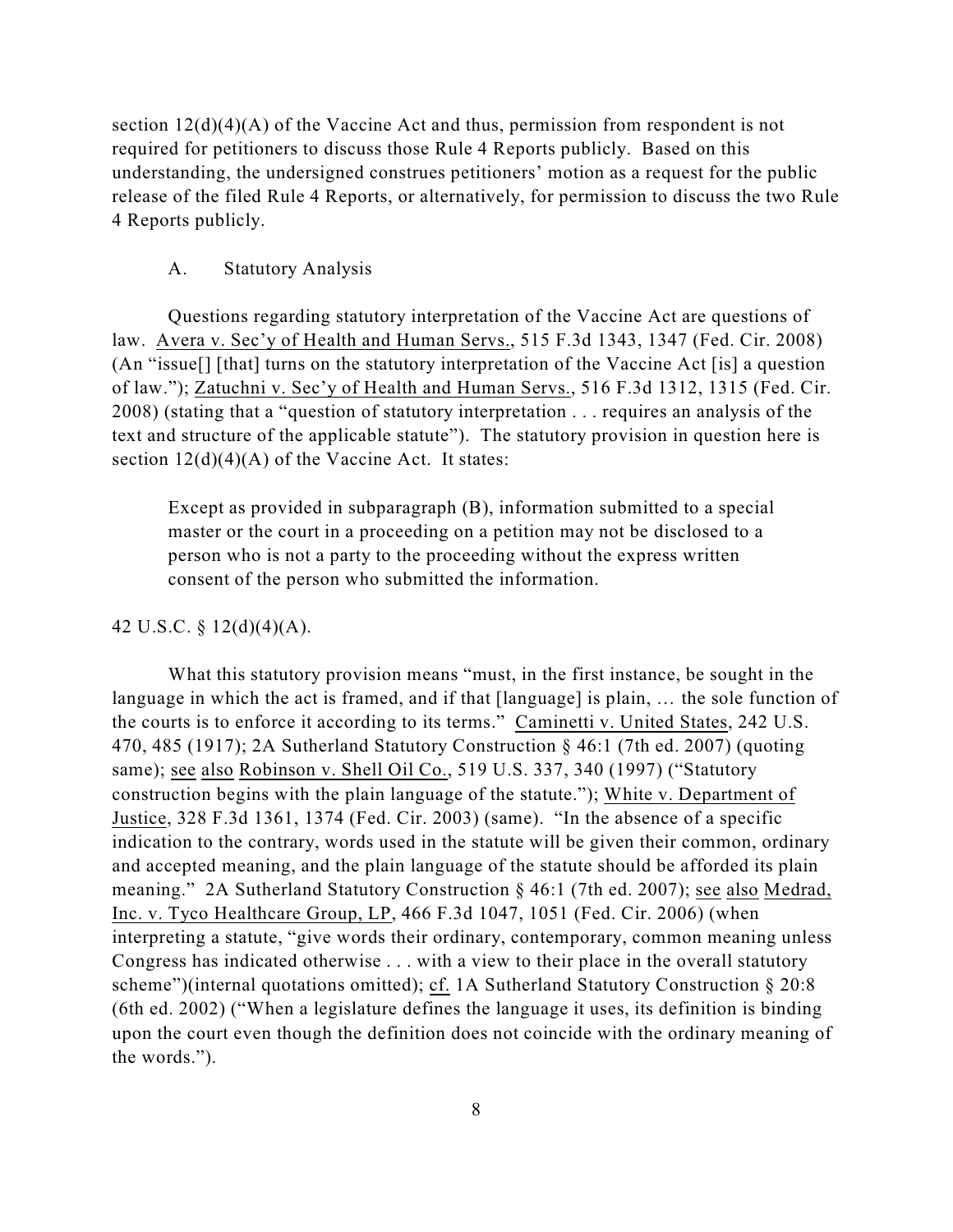The term in section  $12(d)(4)(A)$  of the Vaccine Act of particular interest to petitioners is "information." That term is not defined in the definition section of the Vaccine Act. See 42 U.S.C. § 300aa-33. Nor is a definition of that term found in the legislative history. Accordingly, consistent with the guiding principles of statutory construction, the term must be afforded its plain meaning, which may be supplied by its dictionary definition. See, e.g., Desper Products, Inc. v. QSound Labs, Inc.,157 F.3d 1325, 1333 (Fed. Cir.1998) (consulting the dictionary definition of a term to determine its "plain meaning"). As defined in Merriam-Webster's online dictionary, information is variously defined as "the communication or reception of knowledge or intelligence," "knowledge obtained from investigation, study, or instruction,"and "intelligence, news, facts, data." See http://www.merriam-webster.com/dictionary/information; see also The American Heritage College Dictionary 712 (4th ed. 2002) defining "information" as "[k]nowledge derived from study, experience, or instruction," "[k]nowledge of a specific event or situation; intelligence or news," and "[a] collection of facts or data").

The United States Supreme Court has instructed that "[w]here the language [in a statutory provision] is plain and admits of no more than one meaning, the duty of interpretation does not arise and the rules which are to aid doubtful meanings need no discussion." Caminetti, 242 U.S. at 485 (citation omitted); 2A Sutherland Statutory Construction § 46:1 (7th ed. 2007) (same proposition). It is the view of the undersigned that the breadth of the definition of the term "information" does admit of more than one meaning and thus, requires some interpretation of what it means in section 12(d)(4)A) of the Vaccine Act.

The Federal Circuit has counseled that judicial interpretation of words in statutory language must consider the "place [of the words] in the overall statutory scheme." See Medrad, Inc. v. Tyco Healthcare Group, LP, 466 F.3d at 1051 (Fed. Cir. 2006) (when interpreting a statute, "give words their ordinary, contemporary, common meaning unless Congress has indicated otherwise . . . with a view to their place in the overall statutory scheme"). The Supreme Court offered the following instruction in 1899 in Hamilton v. Rathbone:

The general rule is perfectly well settled that, where a statute is of doubtful meaning and susceptible upon its face of two constructions, the court may look into prior and contemporaneous acts, the reasons which induced the act in question, the mischiefs intended to be remedied, the extraneous circumstances, and the purpose intended to be accomplished by it, to determine its proper construction.

Hamilton v. Rathbone, 175 U.S. 414, 419 (1899). Moreover, "[t]he rules of statutory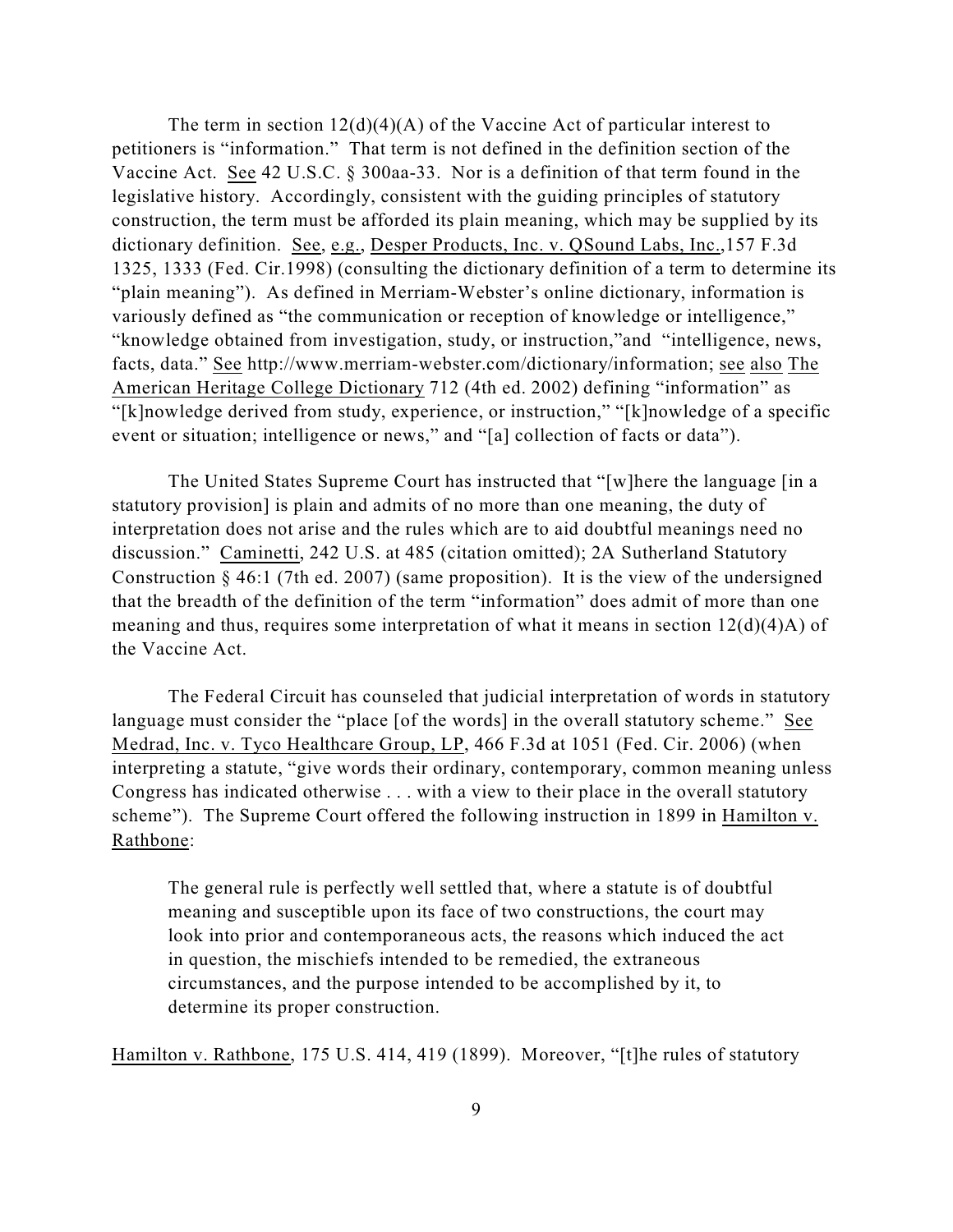construction require a reading that avoids rendering superfluous any provision of the statute." Ishida v. United States, 59 F.3d 1224, 1230 (Fed. Cir. 1995).

Applying these interpretive principles to glean the meaning of the word "information" in section  $300$ aa-12(d)(4)(a), the undersigned examines first the whole of section 300aa-12(d)(4) of the Vaccine Act. It provides:

(4)(A) Except as provided in subparagraph (B), **information** submitted to a special master or the court in a proceeding on a petition may not be disclosed to a person who is not a party to the proceeding without the express written consent of the person who submitted the **information**.

(B) A decision of a special master or the court in a proceeding shall be disclosed, except that if the decision is to include **information**–

(I) which is trade secret or commercial or financial **information** which is privileged and confidential, or

(ii) which are medical files and similar files the disclosure of which would constitute a clearly unwarranted invasion of privacy,

and if the person who submitted such **information** objects to the inclusion of such **information** in the decision, the decision shall be disclosed without such **information**.

42 U.S.C. § 300aa-12(d)(4) (emphasis added).<sup>10</sup>

(continued...)

 $10$  The term information does appear in other sections of the Vaccine Act. The term appears in the title, "Additional Information," of the statutory subsection 300aa-11(d), which provides that "[a] petition may also include other available relevant medical records relating to the person who suffered such injury or who died from the administration of the vaccine." 42 U.S.C. § 300aa-11(d) (emphasis added). The use of the term here applies to "available, relevant medical records" of the vaccinee that exceed the scope of the documents required under section 11(c) of the Act, as an apparent effort to create as complete a record as possible for review. See Remarks by Sen Kennedy on introduction of S. 1922, 135 Cong. Rec. H29876, H29878 (daily ed. Nov. 17, 1989) ("We intend for the parties and the court to construe this provision broadly so as to require the submission of a meaningful file of information but not so as to hold up proceedings unreasonably if petitioner makes a good-faith effort to supply records and name unavailable ones.").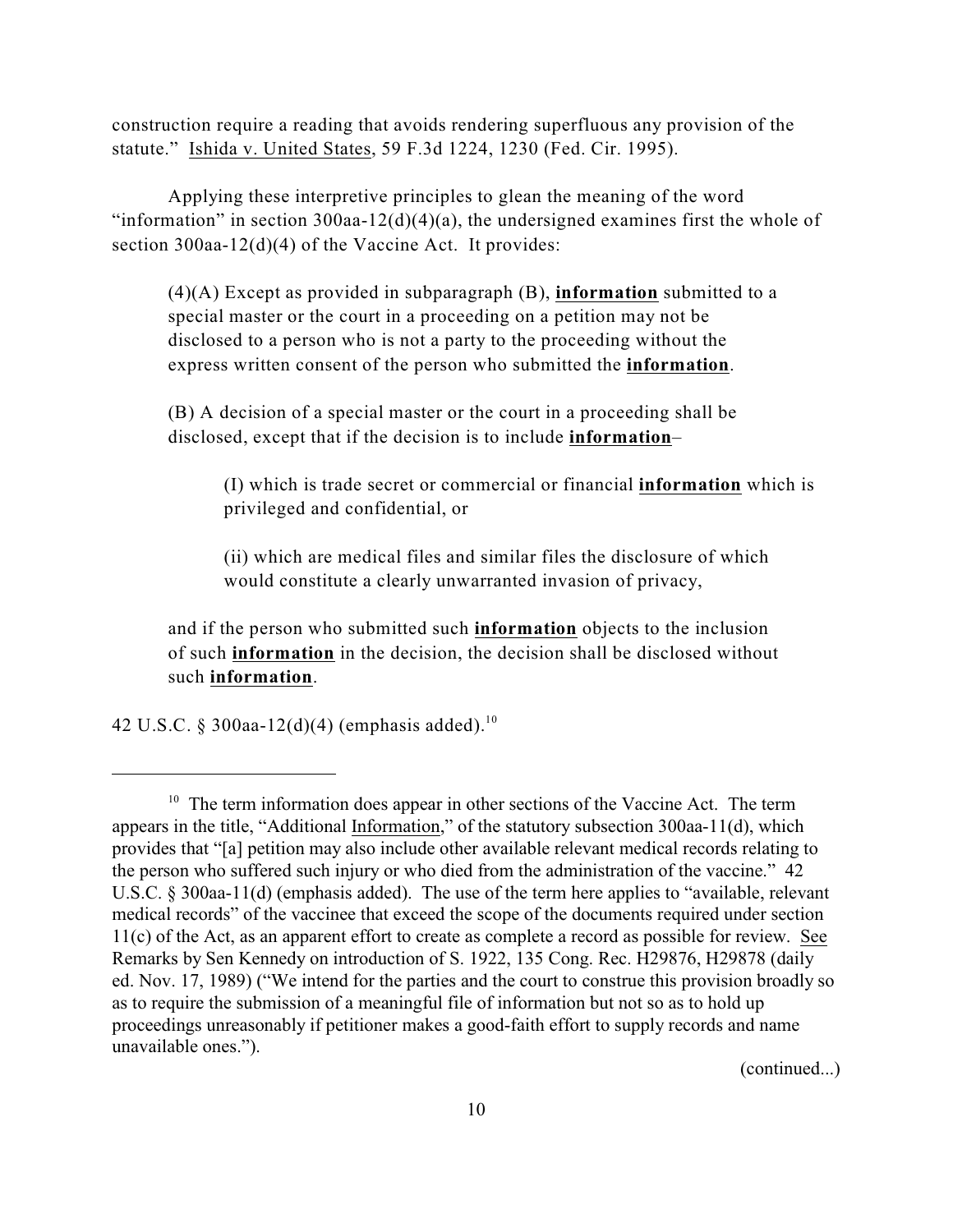$10$ (...continued)

Subsequently, the term appears in section  $12(b)(2)$  of the Act. That provision prescribes a period of "30 days after the Secretary [of Health and Human Services] receives service of any petition filed under [the Vaccine Act,] . . . [for] the Secretary [to] publish notice of such petition in the Federal Register" and the designated special master "to . . . afford all interested persons an opportunity to submit relevant, written information . . . relating to any allegation in a petition" that a received vaccine caused or significantly aggravated an illness, disability, injury, or condition. 42 U.S.C. § 300aa-12(b)(2)(B). The information contemplated in this statutory subsection seems to refer to any information that would provide guidance with respect to petitioner's claim of a vaccine-related injury.

Later in section  $12(d)(3)(B)$  of the Act, the term appears in the enumerated list of what a special master may require "[i]n conducting a proceeding on a [vaccine] petition." 42 U.S.C.  $12(d)(3)(B)$ . That list includes, but is not limited to, "such evidence[,] ... the submission of such information[,]... the testimony of any person and the production of any documents[, and]. . . such hearings as may be reasonable and necessary." Id. The use of the term in this context suggests that "information" is a broader category of matter for a special master to consider than evidence, testimony, and produced documents. It seems to the undersigned that the use of the term "information" in this statutory provision reflects an effort to permit a special master to become reasonably well-informed during the course of a vaccine proceeding.

Additionally, the term appears in subsection 25(c) of the Vaccine Act which pertains to the release of certain information in the governmental process of recording and reporting claims of vaccine-related injuries. The subsection prohibits the release, either through a request pursuant to the Freedom of Information Act (FOIA), 5 U.S.C. § 552, or otherwise, of "[i]nformation . . . in the possession of the Federal Government . . . which may identify an individual" who has received a vaccine.  $42 \text{ U.S.C.}$  §  $300$ aa- $25(c)(1)$ . Subsection  $25(c)(2)$ defines "[f]or purposes of paragraph (1), the term 'information which may identify an individual' . . . [to include only] the name, street address, and telephone number of the person who received the vaccine and of that person's legal representative and the medical records of such person relating to the administration of the vaccine." 42 U.S.C.  $\S 300$ aa-25(c)(2). Subsection 25(c)(2) states explicitly that the proscription against the release of "information which may identify an individual" does "not include the locality and State of vaccine administration, the name of the health care provider who administered the vaccine, the date of the vaccination, or information concerning any reported illness, disability, injury, or condition resulting from the administration of the vaccine, any symptom or manifestation of such illness, disability, injury, or condition, or death resulting from the administration of the vaccine." Id. Subsection  $25(c)(3)$  further provides that, with the exception of the "information which may identify an individual," "all information reported under this section [concerning an alleged vaccine-related condition] shall be available to the public."  $42 \text{ U.S.C. }$   $\S$  300aa-25(c)(3). The information referenced in the subsection is clearly defined, and the statutory provision evinces an interest in public disclosure of reports involving (continued...)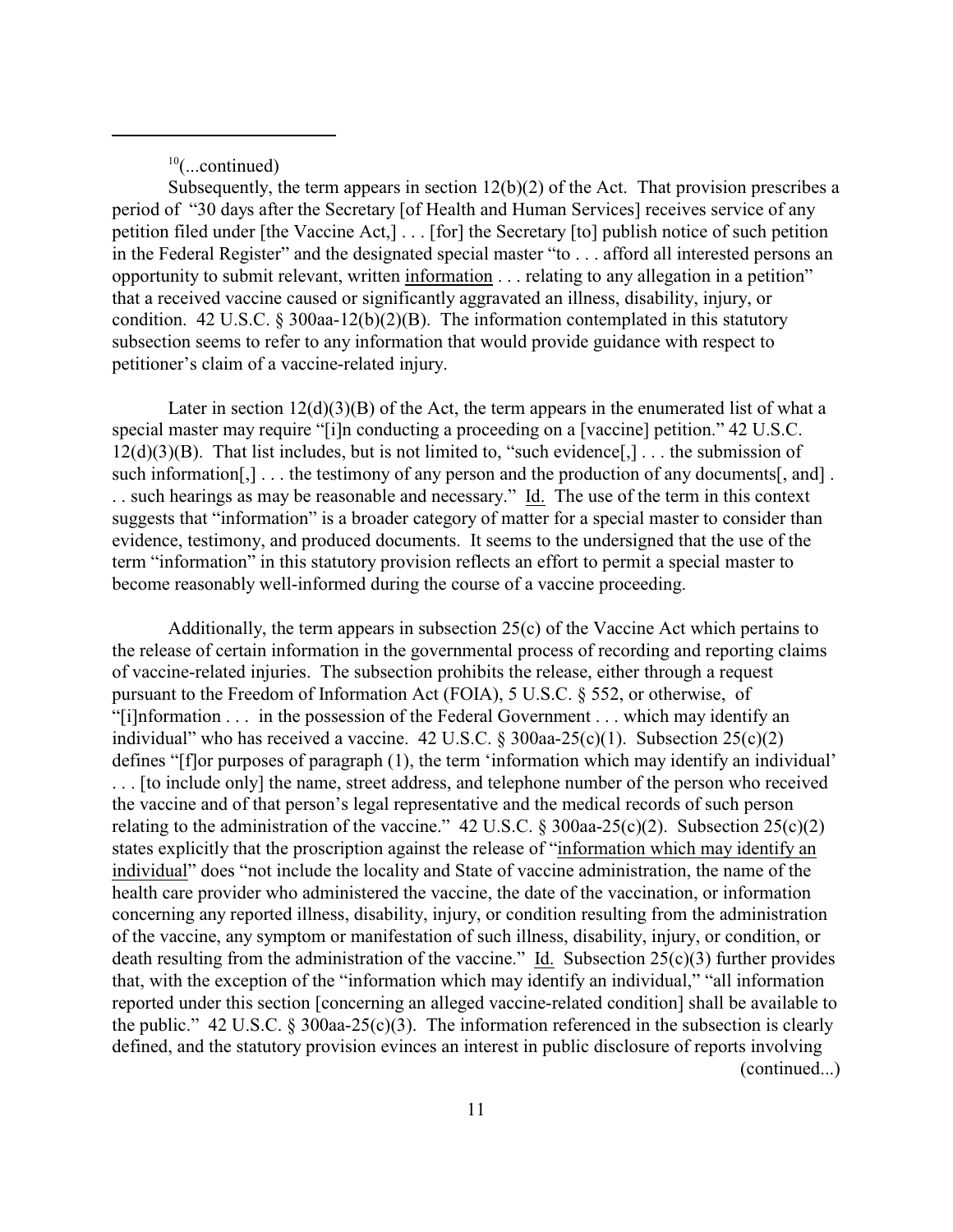Section  $12(d)(4)$  of the Vaccine Act places certain limitations on the disclosure to non-parties of "information" submitted to a special master in a vaccine proceeding and on the disclosure of submitted information to a special master that is included in a decision issued by the special master.<sup>11</sup> In subsection  $12(d)(4)(A)$ , the disclosure of submitted information in a vaccine proceeding is prohibited in the absence of express written consent from the person who submitted the information. In subsection  $12(d)(4)(B)$ , the person who submitted certain information (information of the type described in that statutory subsection) may object to the disclosure of "such" information in a decision issued by the special master. Effectively, section  $12(d)(4)(B)$  of the Vaccine Act affords an opportunity for the redaction of certain information from a decision prior to the decision becoming publicly available, as is required by the E-Government Act of 2002.<sup>12</sup> Although what constitutes information for purposes of section 12(d)(4) of the Vaccine

 $10$ (...continued)

conditions alleged to have resulted from received vaccines as balanced against the privacy concerns of an individual.

 $11$  Under the Vaccine Act, a decision issues either when a claim for Program compensation is denied or when a claim for Program compensation receives a damages award. See 42 U.S.C.  $\S 300$ aa-12(d)(3)(A) ("A special master to whom a petition has been assigned shall issue a decision on such petition with respect to whether compensation is to be provided under the Program and the amount of such compensation.") see also Widdoss v. Sec'y of Health and Human Servs., 989 F.2d 1170, 1175 (Fed. Cir. 1993) (stating that "proceedings on a petition conclude with the special master's final act of 'issu[ing] a decision on the petition'"). No decision has issued yet in this case. The merits of petitioners' claim were not litigated. Rather, respondent conceded the claim. Based on that concession, a damages determination is pending. Consistent with the Vaccine Act, a decision will issue after a determination of damages has been made.

 $12$  The E-Government Act of 2002 requires federal courts, including the United States Court of Federal Claims, to provide on their respective websites "[a]ccess to the substance of all written opinions issued by the court, regardless of whether such opinions are to be published in the official court reporter, in a text searchable format."  $44 \text{ U.S.C.} \& 205(a)(5)$ . The E-Government Act further requires "each court [to] make any document that is filed electronically publicly available online. . . . [with the exception of those] [d]ocuments that are filed that are not otherwise available to the public." 44 U.S.C.  $\S 205(c)(1)$ ,  $\S 205(c)(2)$ . Moreover, the E-Government Act authorizes the United States Supreme Court to "prescribe rules . . . to protect privacy and security concerns relating to electronic filing of document and the public availability . . . of documents filed electronically[, and] . . . such rules provide for the redaction of certain categories of information in order to protect privacy and security concerns . . . .[from the] copy [of the document] in the public file. " 44 U.S.C.  $\S 205(c)(3)(iv)$ .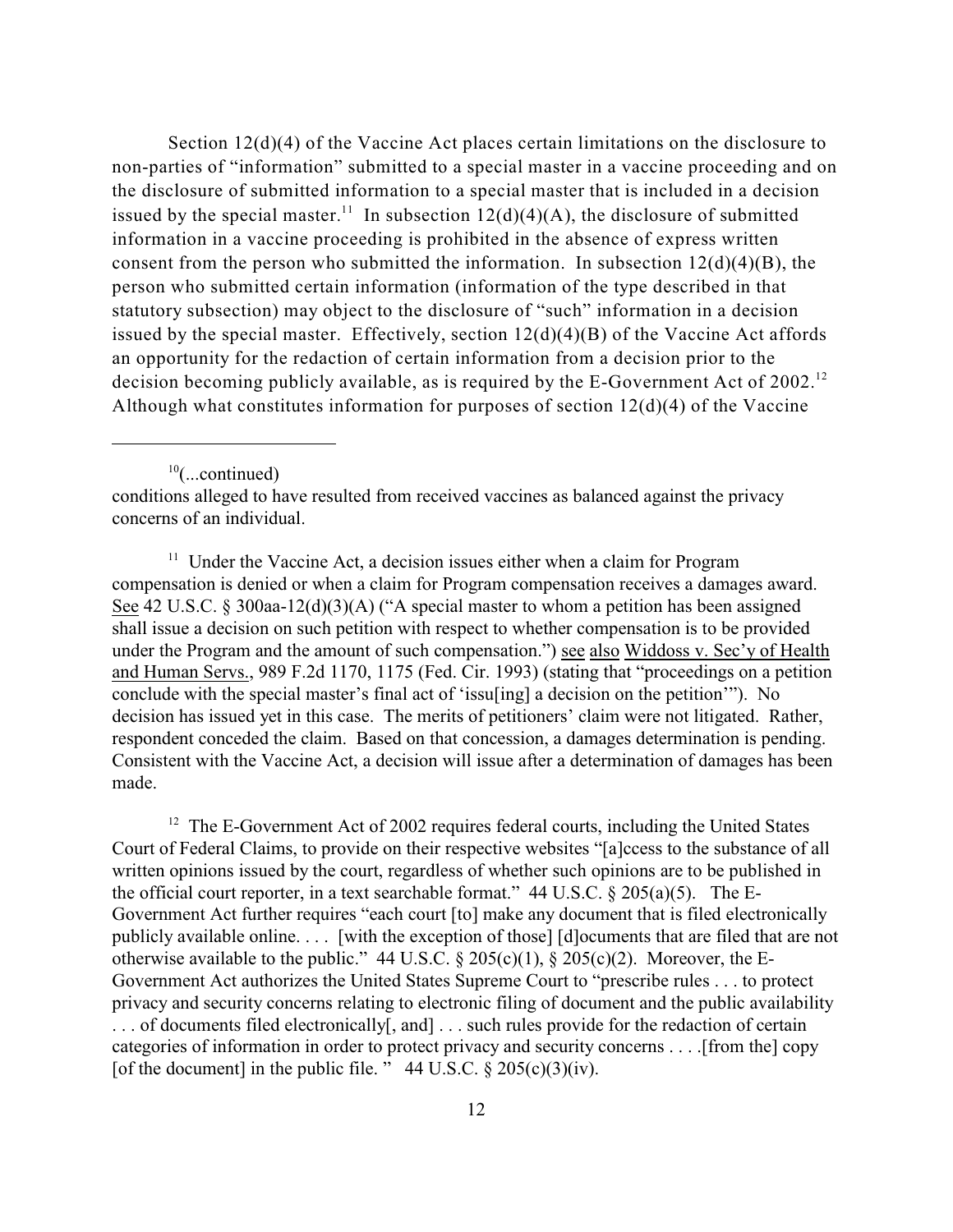Act requires further analysis, the language of that statutory provision does make clear that before submitted information may be disclosed to a non-party or disclosed in a decision of the special master, either consent to the disclosure or an ascertainment that there is no objection to the disclosure must first be obtained.

Subsection  $12(d)(4)(A)$  is silent on what type of "information" requires express written consent prior to disclosure to a non-party. Subsection  $12(d)(4)(B)$ , however, does provide some guidance regarding what type of information submitted by a person may not be disclosed if the submitting person objects to the disclosure. Subsection  $12(d)(4)(B)$ defines two categories of information that are not to be disclosed over the objection of the submitting party: (1) information "which is trade secret, or commercial or financial which is privileged and confidential;" and (2) information "which are medical files and similar files the disclosure of which would constitute a clearly unwarranted invasion of privacy." 42 U.S.C. § 300aa-12(d)(4)(B). Although the Vaccine Act does not address what constitutes "similar files the disclosure of which would constitute a clearly unwarranted invasion of privacy," experience with vaccine cases teaches that "files" submitted in connection with Program claims may include employment records, police records, social services records, and educational records that often contain factual information and personal identification information that, if disclosed outside of the vaccine proceeding, might be found to "constitute a clearly unwarranted invasion of privacy." Additionally, in connection with a damages determination in a vaccine case, information may be submitted to a special master from one or more life care planners that adverts to information contained in tax records, the disclosure of which also might be found to "constitute a clearly unwarranted invasion of privacy." It appears to the undersigned that the type of information that is to be afforded protection against disclosure, absent consent to the disclosure, is information that is commercially sensitive or that is unjustifiably intrusive into an area of privacy.

As a practical matter, the information submitted to a special master in a vaccine proceeding that is privileged and confidential based on its trade secret, commercial or financial content is most likely to pertain to a vaccine manufacturer. The information submitted to a special master in a vaccine proceeding that is protected from disclosure to avoid "a clearly unwarranted invasion of privacy" most likely pertains to petitioner and is submitted by petitioner. Such "information," however, is not necessarily limited to information that pertains to petitioner, and such information may be submitted to the special master by respondent. Moreover, information submitted by respondent during the course of a vaccine proceeding generally incorporates information that was submitted originally by petitioner.

A Rule 4 Report, in particular, is a document that is filed by respondent in a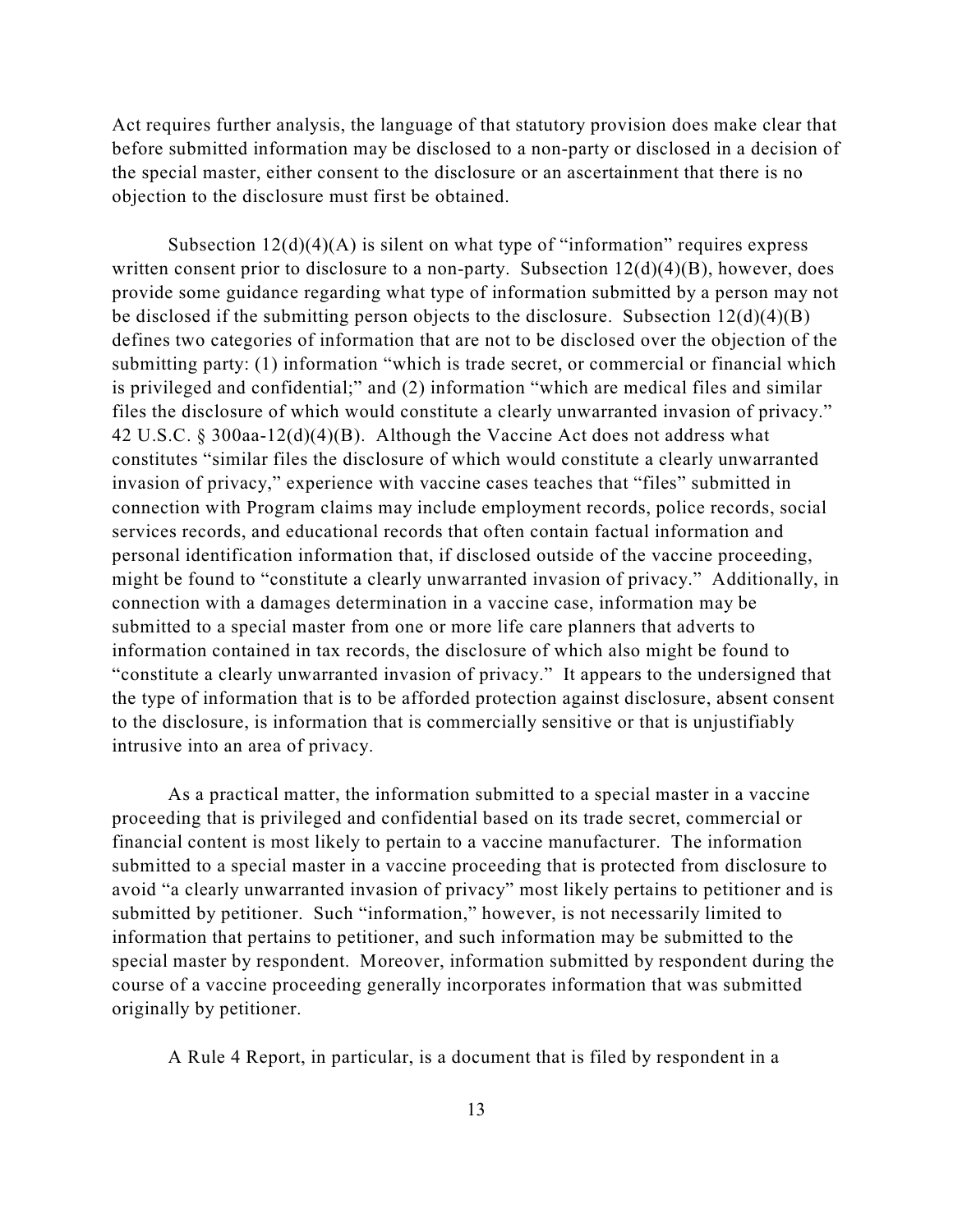vaccine proceeding and that incorporates medical information that pertains to petitioner. Moreover, the referenced medical information may have been submitted originally to the special master by the petitioner. Respondent files a Rule 4 Report in accordance with Vaccine Rule 4(c). That rule provides:

Within 90 days after the filing of the petition, or in accordance with the schedule set by the special master after petitioner has satisfied all required documentary submissions, respondent shall file a report that shall set forth a full and complete statement of respondent's position as to why an award should or should not be granted. The report shall contain respondent's medical analysis of petitioner's claims. It shall also present any legal arguments that respondent may have in opposition to the petition. General denials are not sufficient.

Vaccine Rule 4(c), Appendix B, Rules of the Court of Federal Claims. This report is known as a Rule 4 Report. The report generally includes a detailed discussion of petitioner's medical history as well as a discussion of petitioner's claimed vaccine-related injury. The report may also contain an evaluation of petitioner's medical claim by one or more of respondent's experts. Additionally, the report may include the concession of a claim by respondent, together with an explanation for the position respondent has taken. The report is signed by counsel for the Department of Justice and includes contact information for counsel, which may include a direct dial telephone number.

In the routine practice of the Office of Special Masters, what constitutes information under section  $300$ aa- $12(d)(4)$  of the Vaccine Act has not required close scrutiny. Admittedly, information pertaining to a petitioner is routinely shared in vaccine cases with non-parties to the litigation such as experts, litigation consultants (retained by petitioner), life care planners, and annuity brokers, among others, who work closely with counsel for the parties to resolve the pending claims. This information sharing is presumed to occur with the consent of petitioner, and the shared information should be handled with the care generally afforded to private, sensitive, and confidential material and with the care generally exercised by retained experts and consultants who are involved in the litigation process.<sup>13</sup>

 $13$  This sharing of information in furtherance of the litigation process requires protection against unauthorized disclosures. Parties are urged to advise their retained experts and consultants to safeguard the shared information. Additionally, requiring the execution of a nondisclosure form by that party's retained experts and consultants is a strongly recommended practice.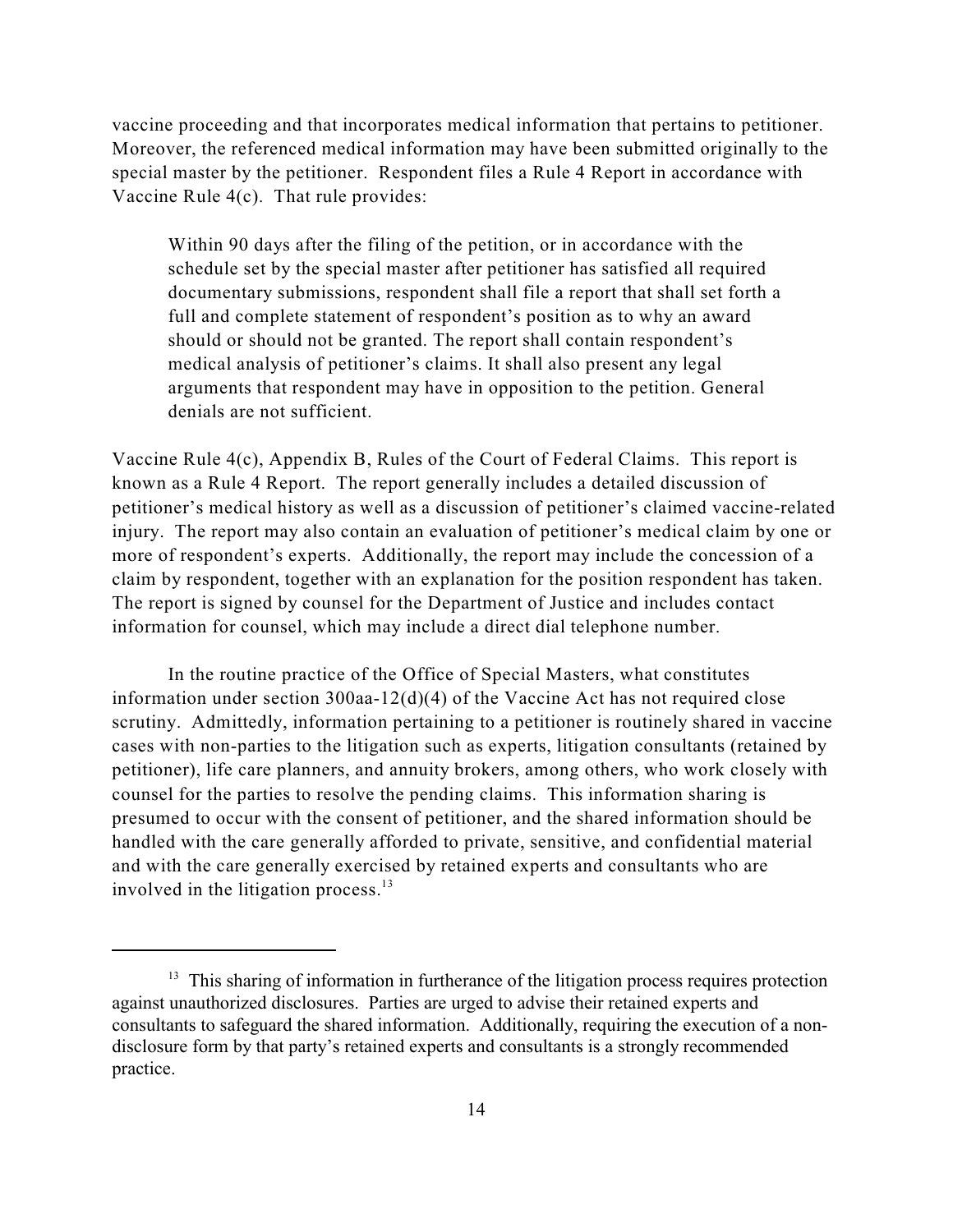Requests for disclosures, such as the one at issue in this case, to non-parties to the proceeding that permit unrestricted public access to information submitted in a vaccine proceeding, are unusual and necessarily compel close scrutiny. The presumption that information submitted to a special master in a vaccine proceeding is handled confidentially and is not made available to the public typically until a decision issues is implicit in Vaccine Rule 18 which addresses the availability of filings. That rule states, in pertinent part:

(a) General. All filings with the clerk pursuant to the Vaccine Rules are to be made available only to the special master, judge, and parties, with the exception of certain court produced documents as set forth in subdivision (b) of this rule. A transcript prepared pursuant to Vaccine Rule 8(b) shall be considered a filing for purposes of this rule.

(b) Decisions of Special Masters and Judges. When a decision of a special master or of the court is filed with the clerk, each party will be afforded 14 days in which to object to the public disclosure of any information furnished by that party

(1) that is trade secret or commercial or financial in substance and is privileged or confidential; or

(2) that includes medical files or similar files, the disclosure of which would constitute a clearly unwarranted invasion of privacy.

If the party furnishing information objects to disclosure, that information shall be redacted prior to public disclosure of the decision. In the absence of an objection, the entire decision will be made public.

Vaccine Rule 18, Appendix B, Rules of the Court of Federal Claims (emphasis added). The rule, which pertains to all filings in vaccine proceedings, limits the availability of filed documents to non-parties to the proceeding and specifically affords both parties the right to redact certain information from a decision issued by the court prior to public disclosure of the decision.

Here, petitioners assert that the information sought to be disclosed in this case, specifically, respondent's Rule 4 Reports, could be obtained through a "simple" request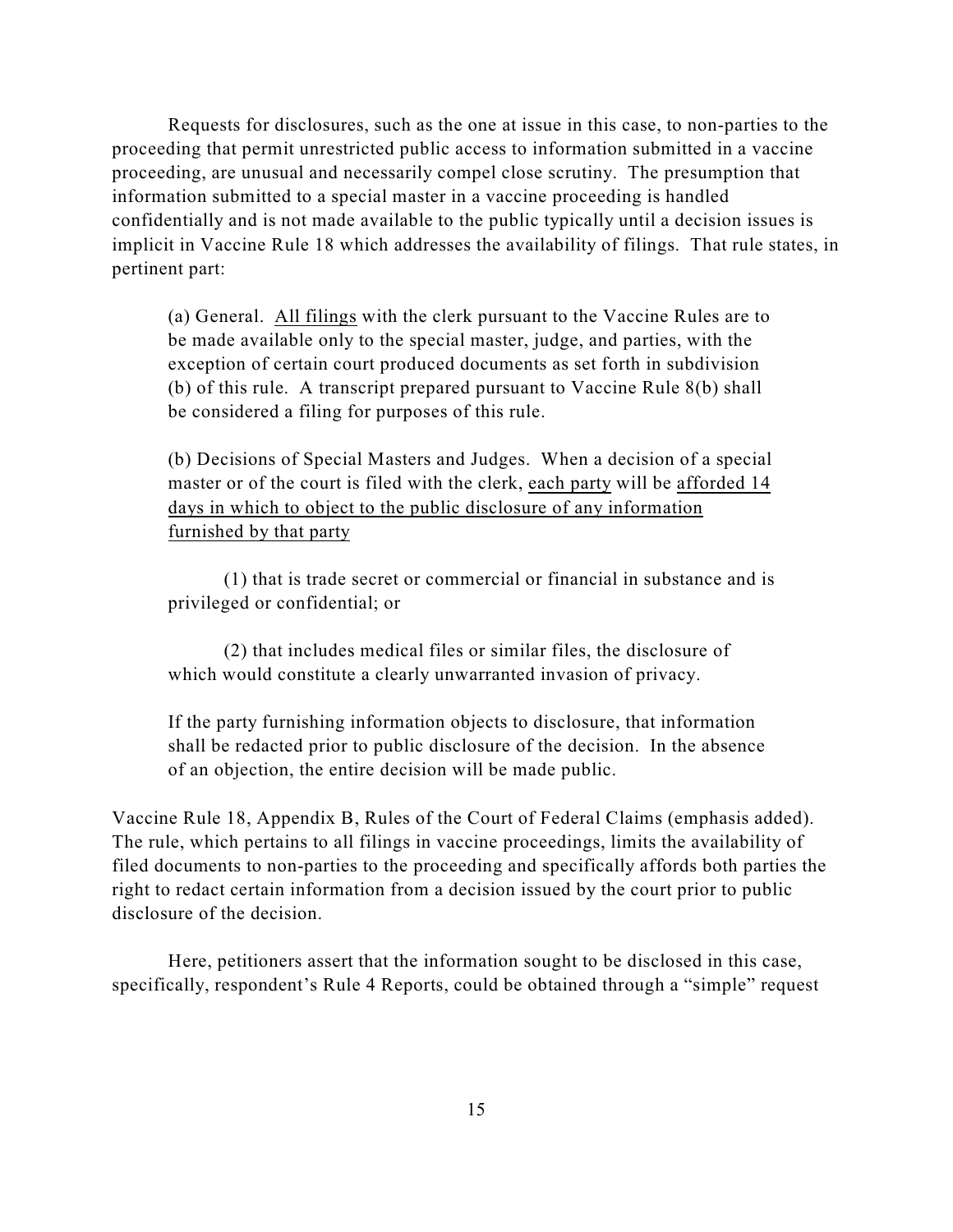under the Freedom of Information Act (FOIA), 5 U.S.C.  $\S 552$ .<sup>14</sup> See Petitioners' Motion at 4. Petitioners' proposed FOIA request, however, is not necessarily a "simple" one. As defendant points out in the filed responsive brief, FOIA does not apply when a statutory framework is in place that proscribes certain disclosures. See R's Response at 5 n.4 (quoting 5 U.S.C.  $\S$  552(b)(3) (stating that FOIA "does not apply to 'matters ... specifically exempted from disclosure by statute . . . provided that such statute (A) requires that the matters be withheld from the public in such a manner as to leave no discretion on the issue, or (B) establishes particular criteria for withholding or refers to particular types of matters to be withheld"). Other exceptions to the statutorily authorized public disclosure of information held by governmental agencies under FOIA are set forth in section 552(b) of Title 5. Among the delineated exceptions to public disclosure are: (1) "trade secrets and commercial or financial information obtained from a person and privileged or confidential," 5 U.S.C. § 552(b)(4), and (2) "personnel and medical files and similar files the disclosure of which would constitute a clearly unwarranted invasion of personal privacy,"  $5 \text{ U.S.C. }$  §  $552(b)(6)$ .

Notably, the language in section  $12(d)(4)(B)$  of the Vaccine Act is substantially similar to language in the statutory subsection of FOIA delineating those matters to which the public disclosure requests do not apply. Compare 42 U.S.C. § 12(d)(4)(B) (stating that if the party to a vaccine proceeding submits information "that is trade secret or commercial or financial in substance and is privileged or confidential; or . . . that includes medical files or similar files, the disclosure of which would constitute a clearly unwarranted invasion of privacy" and the submitting party objects to the public disclosure of the information in an issued decision, that information "shall be redacted prior to public disclosure of the decision") with 5 U.S.C.  $\S$  552(b)(4),  $\S$ 552(b)(6) (information that a federal agency need not make available to the public pursuant to a FOIA request includes those matters that are "trade secrets and commercial or financial information obtained from a person and privileged or confidential" and those matters that are "personnel and medical files and similar files the disclosure of which would constitute a clearly unwarranted invasion of personal privacy").

These exceptions are of particular interest to the undersigned in the current statutory analysis because incorporated into the determination of what may be disclosed is a balancing of interests between the public's interest in disclosure and the privacy

<sup>&</sup>lt;sup>14</sup> The Freedom of Information Act (FOIA), 5 U.S.C.  $\S$  552, governs how government agencies (that do not have another statutory scheme in place establishing a procedure for the public disclosure of information) shall make information available to the public. See John Doe Agency v. John Doe Corp., 493 U.S. 146, 151 (1989) (stating that the "fundamental principle . . . that animates the FOIA" is "public access to Government documents").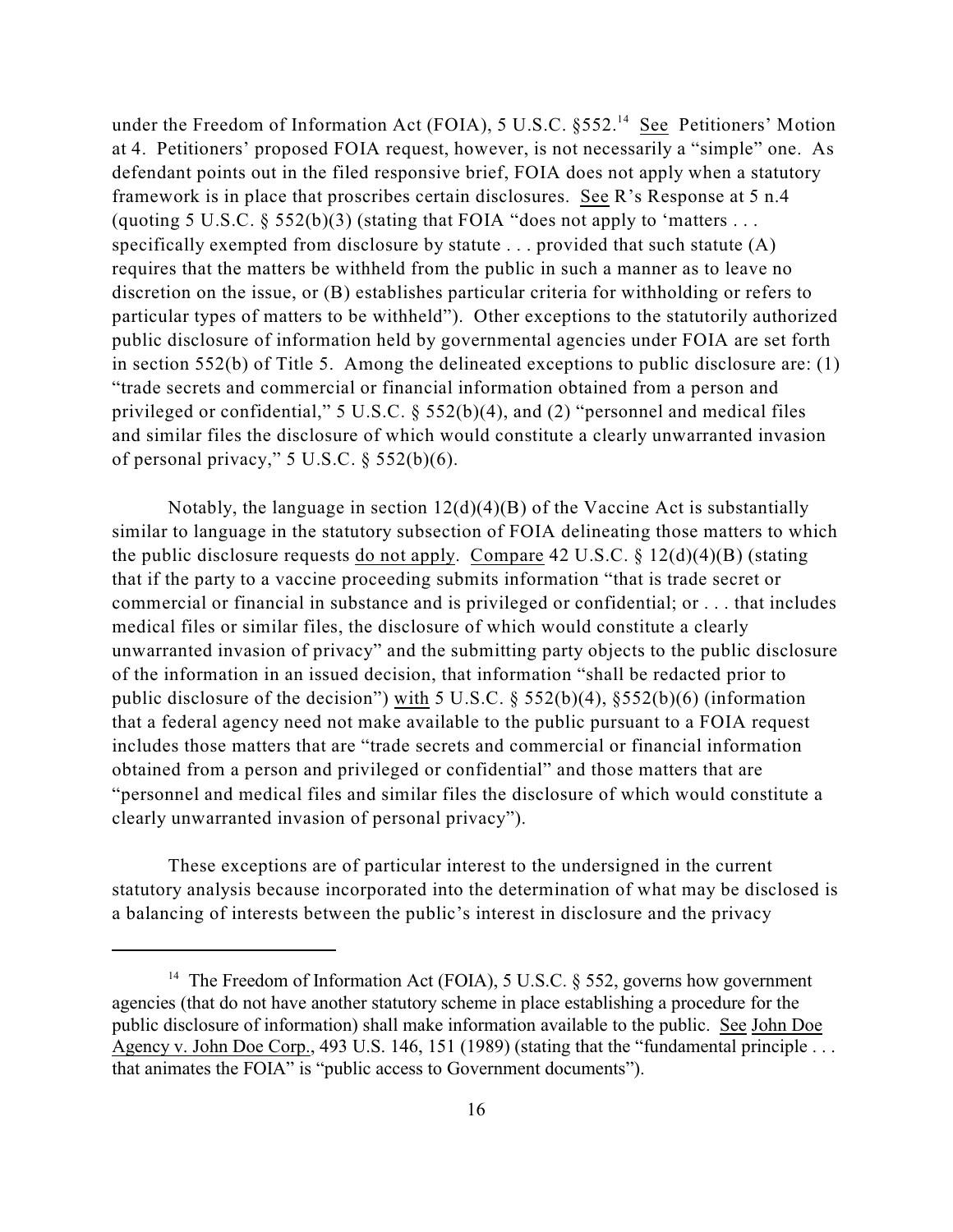interests attached to the information sought.<sup>15</sup> This balancing of interests is instructive in the instant case.

The undersigned returns to an examination of the statutory provision at issue in this case, section  $12(d)(4)(A)$  of the Vaccine Act. The broad term "information" is used in section  $12(d)(4)(A)$  of the Vaccine Act (and not the term "document" or "record") to describe that which is submitted to a special master during the course of a vaccine proceeding that requires the consent of the party who submitted the information prior to its disclosure to a non-party. By definition, information is the both the "communication of knowledge or intelligence" as well as "intelligence," "facts" and "data." See http://www.merriam-webster.com/dictionary/information; see also The American Heritage College Dictionary 712 (4th ed. 2002). The "communication of knowledge or intelligence" includes the process of conveying "intelligence," "facts" and "data." But, because the conveyance process is already contemplated by the word "submitted" in the statutory phrase "information submitted to a special master," it is the view of the undersigned that the use of term "information" in section  $12(d)(4)(A)$  applies to the "intelligence," "facts" and "data" that are conveyed or "submitted" to the special master in a vaccine proceeding. The use of the term "submitted" and not the term "filed" suggests that the proper focus of the undersigned is on the one who presented the information for consideration. The use of the term "person" (rather than the more limited term "petitioner" or the term "party") suggests that the statutory protection against the disclosure of submitted information to a non-party to the proceeding is available to persons providing information that is submitted in a vaccine proceeding. Such persons may include both parties to the proceeding, but the language of the subsection 12(d)(4)(A) does not limit "persons" to "parties." Moreover, the language of section  $12(d)(4)(B)$  of the Vaccine Act, does not restrict the information that can be withheld from disclosure in an issued decision, based on the expressed objection of the person who submitted the information, solely to information submitted by petitioner or information pertaining to petitioner.

 $15$  Because the intent of FOIA is to facilitate the disclosure of and public access to information in the possession of governmental agencies, a purpose that is contrary to the conduct of private proceedings in the Vaccine Program, the undersigned is informed by the type of considerations that would prevent the disclosure, pursuant to a FOIA request, of personnel, medical, or similar file content because such disclosure would constitute a "clearly unwarranted invasion" of privacy. The undersigned reasons that if such privacy concerns militate against disclosure under a statute that is intended to facilitate public access to information, then such privacy concerns may militate similarly against disclosure under the Vaccine Act, a statutory scheme that disfavors disclosure based on those same privacy concerns.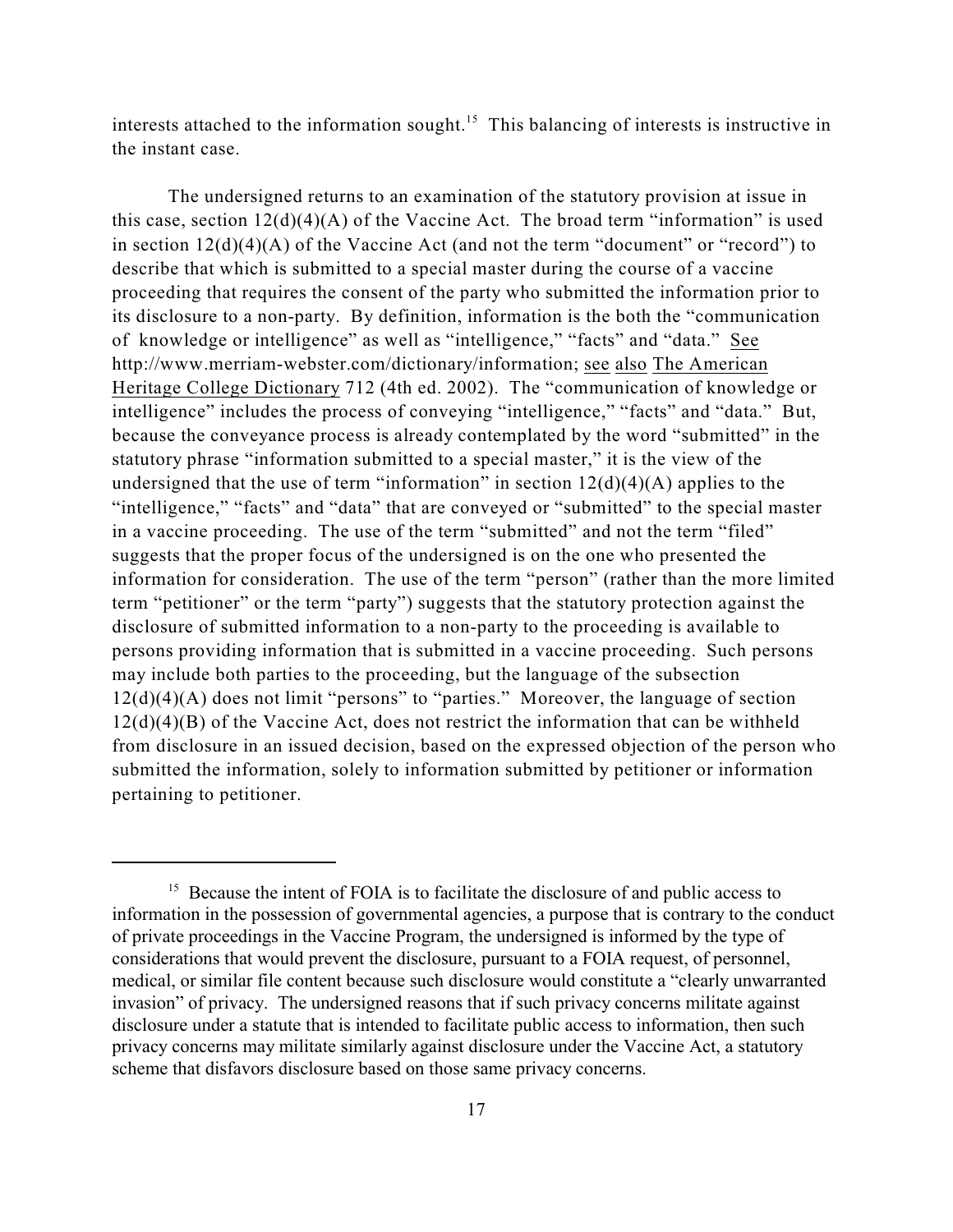Information, whether factual matters or opinions informed by factual matters, that is supplied in a vaccine proceeding for litigation purposes or as part of an effort to resolve a claim through alternative dispute resolution is likely to be more forthright and more complete when the person submitting the information is assured that the submitted information will not be disclosed before the granting of consent or, if consent is withheld, that no disclosure will occur prior to the issuance of a ruling by a special master on a presented request for disclosure. Accordingly, when consent to disclosure is not given, a request for disclosure should be presented to a special master prior to the disclosure. A request for disclosure requires: (1) an examination of the information sought to be disclosed and the purpose of the disclosure; (2) consideration of the stage of the vaccine proceedings at which the request for disclosure is made and whether the requested disclosure will affect adversely the course of the proceedings; and (3) a determination of whether the information sought to be disclosed merits protection against disclosure on either of the grounds set forth in section  $12(d)(4)(B)$  of the Vaccine Act. If the information sought to be disclosed does merit the statutory protection against disclosure set forth in section  $12(d)(4)(B)$  of the Vaccine Act, a further determination of whether the implicated statutory protection might be provided by a redaction that permits some limited disclosure, if appropriate, should be made.

In this particular circumstance, petitioners effectively seek the disclosure of respondent's two Rule 4 Reports. In each of the reports, respondent refers to information that was contained in medical records that were submitted in this vaccine proceeding by petitioners. Additionally, in the Supplemental Rule 4 Report, respondent refers to information that was contained in an expert report that was submitted in this proceeding by petitioners.

Respondent points out in the filed Sur-Reply that "legal argument supporting [petitioners'] contention that a Rule 4(c) report is not 'information' under section 12(d)(4)(A) of the Vaccine Act" is "[n]oticeably missing from petitioners' Motion and Reply," R's Sur-Reply at 1, and states that "a Rule 4 report may not be publicly disclosed absent express, written consent from respondent," id. at 3. Respondent, however, also fails to articulate the legal basis for its position that a Rule 4 Report is information, but the undersigned infers from "respondent's position in every case brought under the Vaccine Act, pursuant to section  $12(d)(4)(A)$ ," that, in respondent's view, the act of filing a Rule 4 Report qualifies as a submission of information under that statutory provision and the disclosure of the report is prohibited absent express written consent. See R's Sur-Reply at 3.

The undersigned has concluded, based on an interpretation of the statutory language, that "information submitted to a special master . . . in a proceeding on a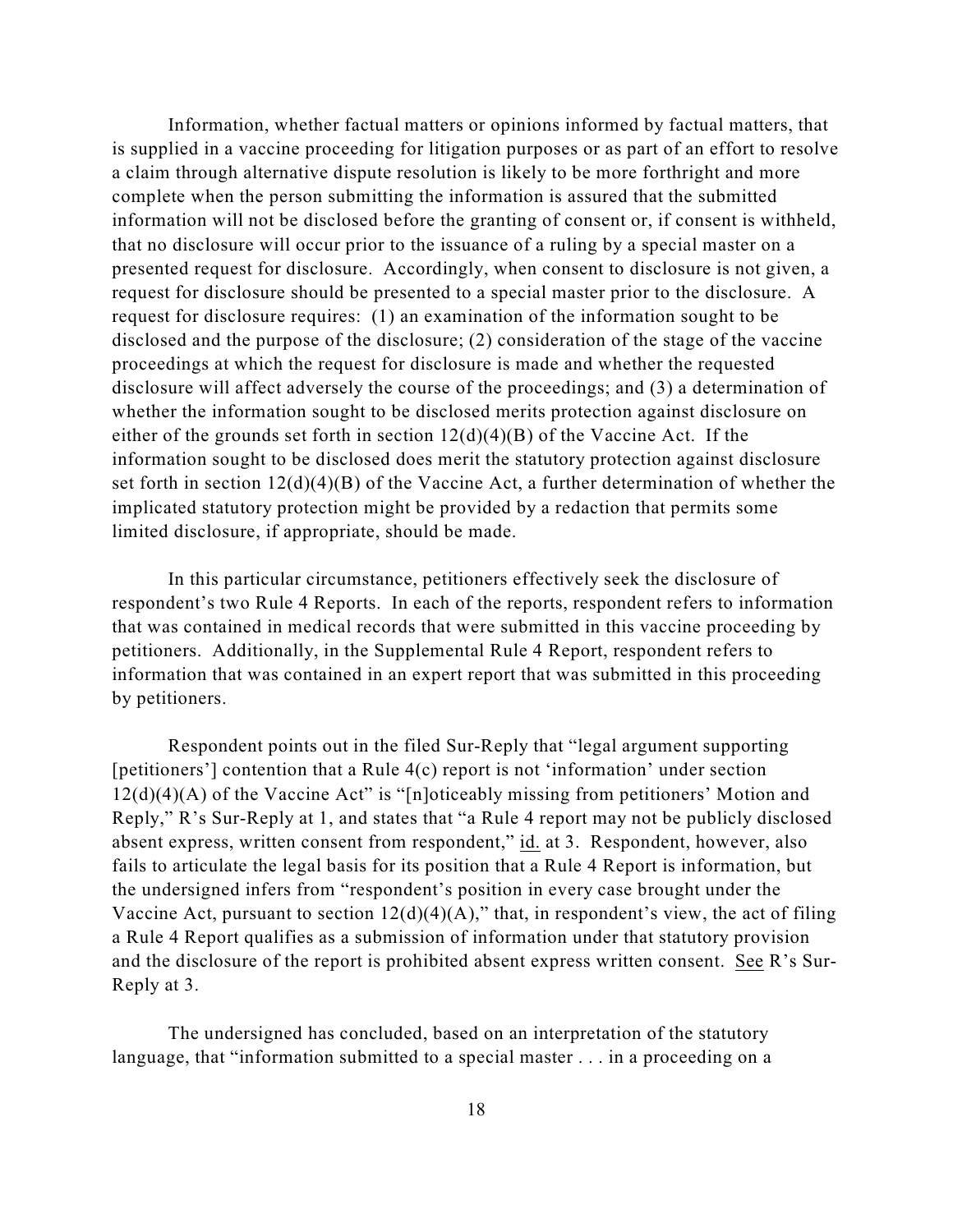petition" contemplated by section  $12(d)(4)(A)$  can pertain to information that is included in a filed Rule 4 Report for which respondent must provide consent prior to the sought disclosure. But, a recitation of petitioner's medical history by respondent in a filed Rule 4 Report, without more, does not become information submitted by respondent that requires respondent's consent prior to disclosure simply because respondent has filed a document summarizing the content of petitioner's medical files.

To avoid running afoul of the statutory protection against disclosure to a non-party, a party is well-advised to make efforts to secure, prior to a disclosure to a non-party (or to the public), the consent of the person who submitted the information.<sup>16</sup> And if consent to disclosure is withheld, a party is urged to make application to the assigned special master for a ruling on the request for disclosure.

In this case, petitioners seek the disclosure of two Rule 4 Reports filed by respondent that contain information about the vaccinee's medical condition and the basis for respondent's concession of petitioners' claim. The stated basis for respondent's concession reflects respondent's reasoning, based on medical facts pertaining to the vaccinee, for its position that petitioners' claim should be compensated by the Vaccine Program. That reasoning set forth in the Rule 4 Report filed on November 9, 2007 arguably could be construed to be information as that term is used in section  $12(d)(4)(A)$ of the Vaccine Act. Moreover, the disclosure of the direct dial number for respondent's counsel could be construed to "constitute a clearly unwarranted invasion of privacy" in light of the strong public interest in and strong public opinions about autism cases in general and this case in particular. Respondent, however, has not advanced either of these arguments in the filed briefing.

Rather, respondent has expressed in the filed Sur-Reply a willingness to "agree[] to petitioners' request for mutual consent to public disclosure in this case with the understanding that such consent on the part of respondent [i]s effective only as to disclosures occurring after respondent's representatives signed the consent." R's Sur-Reply at 4. Additionally, petitioners have attached to their motion a waiver of the

 $16$  Indeed, this practice has worked well for obtaining the necessary consent for the posting on the court's website of information relevant to the test cases for the first and second general causation theories in the OAP. Moreover, as respondent observed in the filed Sur-Reply, "the lead attorney for the Petitioners' Steering Committee, Thomas Powers, Esquire, who is also co-counsel to petitioners in this case, has sought consent from respondent to share respondent's expert reports, and any other information filed by respondent, with other members of the Petitioners' Steering Committee. At no time has respondent ever denied such a request." R's Sur-Reply at 3 n.2.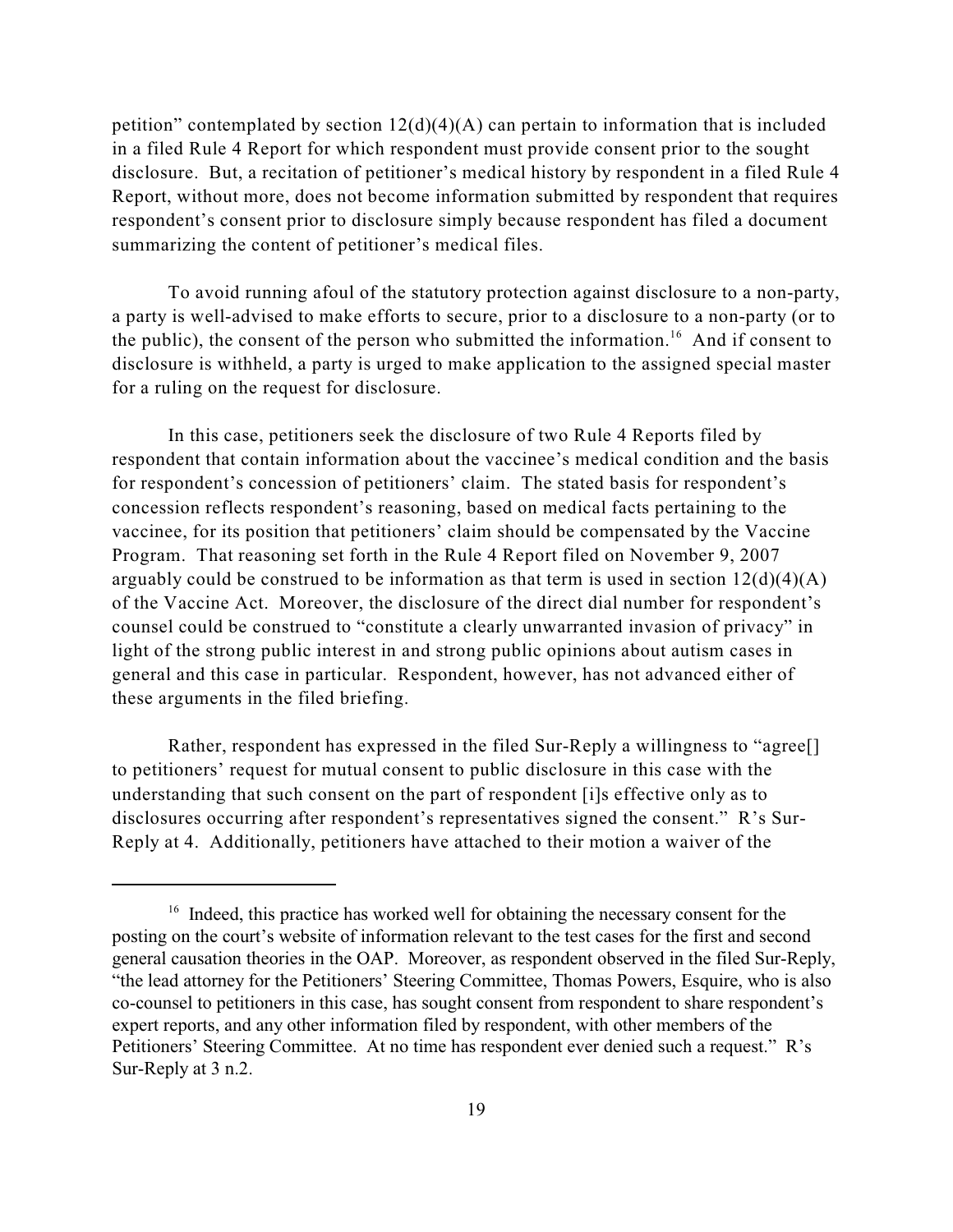protection against disclosure afforded to information submitted to a special master permitting a discussion of the details of their claim. See Petitioners' Motion, Authorization at 1. Notwithstanding the mutually expressed willingness to provide consent, the parties have been unable to execute a signed consent form. In light of the parties' expressed willingness to execute a signed consent form, the parties are strongly encouraged to effect the execution of a signed consent form.

## III. Conclusion

For the foregoing reasons, the undersigned has determined that certain content in the two Rule 4 Reports filed by respondent, and sought by petitioners to be disclosed to the public, arguably is information as contemplated by the use of that term in section  $12(d)(4)(A)$  of the Vaccine Act. Section  $12(d)(4)(A)$  of the Vaccine Act requires that prior to the disclosure of such information to a non-party, consent from the person who submitted the information, determined in this case to be respondent, must be obtained. Although both parties have expressed a willingness to provide consent, the parties have been unable to execute a signed consent form. In light of the parties' expressed willingness to execute a signed consent form, the undersigned strongly encourages the parties to do so.

As a practical matter, petitioners' request for disclosure of the two Rule 4 Reports in this case (styled originally as a motion for complete transparency) is moot based on an earlier unauthorized disclosure. Nonetheless, had an unauthorized disclosure not already been effected in this case and were the parties still unable to execute a signed consent form, the undersigned would undertake a balancing of the interests for and against disclosure in deciding whether to permit the requested disclosure (or a modification of the requested disclosure), over the objection of the person who submitted the information.<sup>17</sup> Among the interests to be considered would be the petitioners' interest in sharing the details of this case with the public, the public's strong interest in the details of this particular case, the impact of the disclosure on the final resolution of this claim, and the impact of this disclosure on the pending litigation of the autism cases in the OAP. Although a balance of the interests in this case might militate in favor of the disclosure of the requested reports after the parties have been afforded an opportunity, consistent with Vaccine Rule 18(b), to propose redactions to the reports, the disclosure of the documents

 $17$  The undertaking of a balancing of the interests for and against disclosure in deciding whether to permit the requested disclosure is informed by section  $12(d)(4)(B)$  of the Vaccine Act. When, consistent with section  $12(d)(4)(B)$  of the Act, a request for redaction is presented prior to the disclosure of an issued decision, a special master takes care to safeguard the protected information without rendering the issued decision unintelligible.